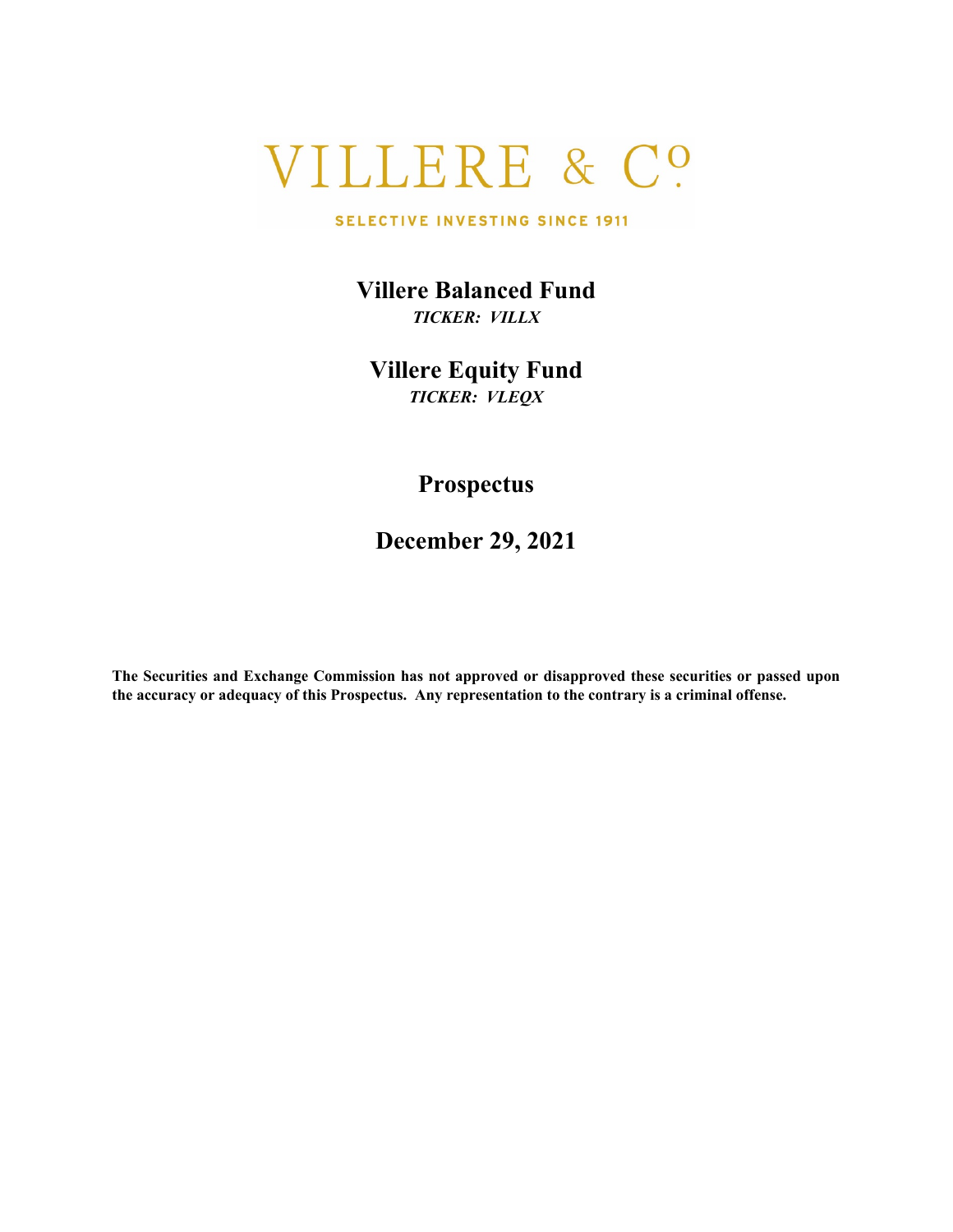## **TABLE OF CONTENTS**

| <b>SUMMARY SECTION Villere Balanced Fund.</b> | 3                 |
|-----------------------------------------------|-------------------|
| SUMMARY SECTION Villere Equity Fund           | 8                 |
|                                               | 13                |
|                                               | 18                |
|                                               | 18                |
|                                               | 19                |
| TOOLS TO COMBAT FREQUENT TRANSACTIONS.        | 28                |
|                                               | 29                |
|                                               | 29                |
|                                               | 30                |
|                                               | 31                |
| FINANCIAL HIGHLIGHTS                          | 32                |
| PRIVACY NOTICE                                | Inside Back Cover |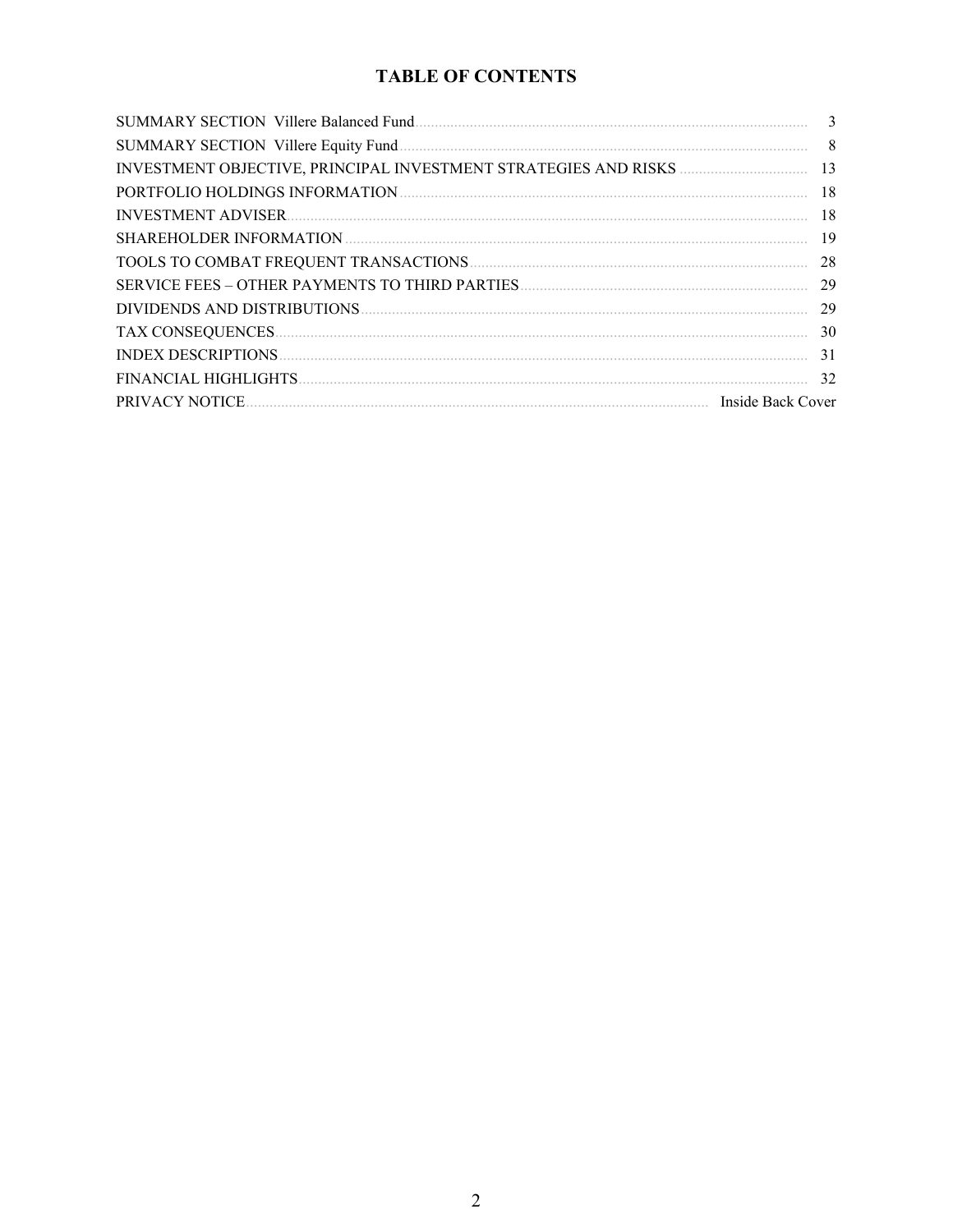## <span id="page-2-0"></span>**SUMMARY SECTION**

## **Villere Balanced Fund**

**(Ticker: VILLX)**

## **Investment Objective**

The Villere Balanced Fund (the "Balanced Fund" or the "Fund") seeks to achieve long-term capital growth consistent with preservation of capital and balanced by current income.

## **Fees and Expenses of the Fund**

This table describes the fees and expenses that you may pay if you buy, hold and sell shares of the Balanced Fund. You may pay other fees, such as brokerage commissions and other fees to financial intermediaries, which are not reflected in the table and expense example below.

| <b>Shareholder Fees</b><br>(fees paid directly from your investment)                                                            | None     |
|---------------------------------------------------------------------------------------------------------------------------------|----------|
| <b>Annual Portfolio Operating Expenses</b><br>(expenses that you pay each year as a percentage of the value of your investment) |          |
| Management Fee                                                                                                                  | 0.75%    |
| Distribution and Service (12b-1) Fee                                                                                            | None     |
| Other Expenses                                                                                                                  | $0.24\%$ |
| Acquired Fund Fees and Expenses <sup>(1)</sup>                                                                                  | 0.01%    |
| <b>Total Annual Fund Operating Expenses</b>                                                                                     | $1.00\%$ |

(1) Acquired Fund Fees and Expenses ("AFFE") are indirect fees and expenses that the Fund incurs from investing in the shares of other investment companies, including money market funds and other mutual funds, closed end funds, business development companies or certain exchange-traded funds. Please note that the amount of Total Annual Fund Operating Expenses shown in the above table will differ from the "Financial Highlights" section of the Prospectus, which reflects the operating expenses of the Fund and does not include indirect expenses such as AFFE.

## **Example**

This Example is intended to help you compare the cost of investing in the Balanced Fund with the cost of investing in other mutual funds. The Example assumes that you invest \$10,000 in the Balanced Fund for the time periods indicated and then redeem (sell) all of your shares at the end of those periods. The Example also assumes that your investment has a 5% return each year and that the Balanced Fund's operating expenses remain the same. Although your actual costs may be higher or lower, based on these assumptions your costs would be:

| One Year | <b>Three Years</b> | <b>Five Years</b> | Ten Years |
|----------|--------------------|-------------------|-----------|
| \$102    | \$318              | \$552             | \$1,225   |

## **Portfolio Turnover**

The Balanced Fund pays transaction costs, such as commissions, when it buys and sells securities (or "turns over" its portfolio). A higher portfolio turnover rate may indicate higher transaction costs and may result in higher taxes when Fund shares are held in a taxable account. These costs, which are not reflected in annual fund operating expenses or in the Example, affect the Balanced Fund's performance. During the most recent fiscal year, the Balanced Fund's portfolio turnover rate was 28% of the average value of its portfolio.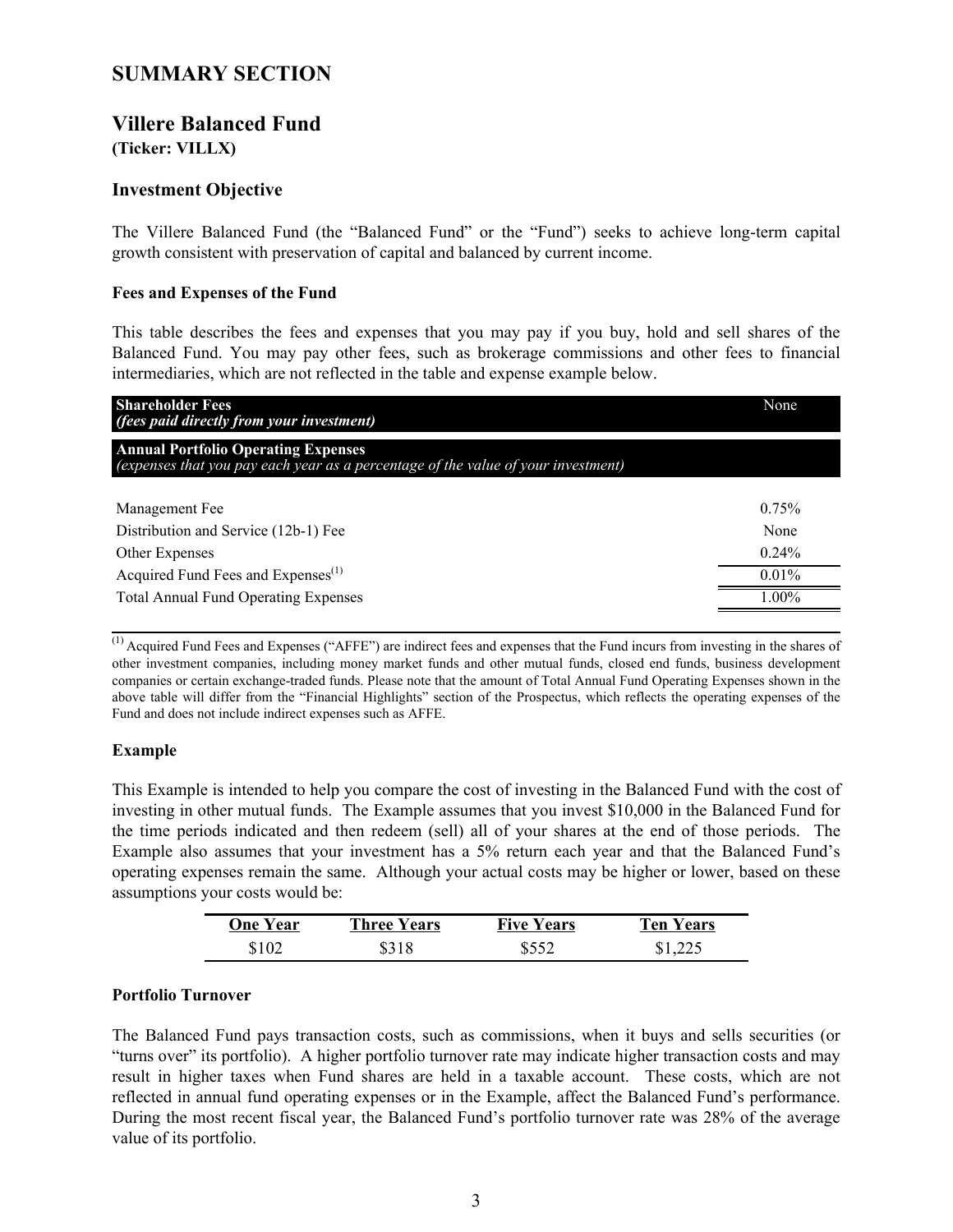## **Principal Investment Strategies**

The Balanced Fund pursues its investment objective by principally investing in a combination of common stocks of domestic companies with a minimum market capitalization of \$150 million at the time of purchase, as well as high quality fixed-income obligations (i.e., U.S. government and corporate bonds, notes and bills).

Under normal market conditions, the Balanced Fund invests 50% to 80% of its assets in equity securities selected primarily for their growth potential and 20% to 50% of its assets in equity and fixed-income securities selected primarily for their income potential. Additionally, the Balanced Fund may participate in securities lending arrangements with brokers, dealers and financial institutions (but not individuals) in order to increase the return on its portfolio. In selecting investments, the Adviser places a greater emphasis on the income component of the Fund's portfolio than might be the case for a traditional equity fund.

Of the securities selected for income potential, under normal market conditions, the Balanced Fund will invest at least 25% of its assets in fixed-income securities and short-term instruments. Fixed-income securities will primarily be investment grade, with maturities generally ranging from three to ten years, with an average maturity of approximately four years. The Balanced Fund may also invest up to 10% in domestic high yield debt or "junk bonds" (higher-risk, lower-rated fixed-income securities such as those rated lower than BBB- by S&P or lower than Baa3 by Moody's). The Balanced Fund's investments in any one sector may exceed 25% of its net assets.

A stock will be considered for sale by the Balanced Fund when its price-to-earnings ratio substantially exceeds its growth rate or when other factors indicate to the Adviser that its competitive advantage is lost. The Adviser may sell a fixed-income security when there is perceived deterioration in the credit fundamentals of the issuer or if the Adviser believes it would be appropriate to do so in order to readjust the duration of the Fund's investment portfolio. Sales may also be made when consecutive quarterly disappointments occur such as the company not meeting the Adviser's goals in revenue, earnings or cash flow.

## **Principal Risks of Investing in the Fund**

As with all mutual funds, there is the risk that you could lose all or a portion of your investment in the Balanced Fund. The following risks are considered principal to the Balanced Fund and could affect the value of your investment in the Fund:

- Equity Securities Risk: The price of equity securities may rise or fall because of economic or political changes or changes in a company's financial condition, sometimes rapidly or unpredictably. These price movements may result from factors affecting individual companies, sectors or industries selected for the Balanced Fund's portfolio or the securities market as a whole, such as changes in economic or political conditions.
- Fixed-Income Securities Risks: Fixed-income (debt) securities are generally subject to the following risks:
	- *Interest Rate Risk.* The value of the Balanced Fund's investments in fixed-income securities will change based on changes in interest rates. If interest rates increase, the value of these investments generally decline. Securities with greater interest rate sensitivity and longer maturities generally are subject to greater fluctuations in value.
	- *Extension Risk.* If interest rates rise, repayments of principal on certain fixed-income securities may occur at a slower-than-expected rate and, as a result, the expected maturity of such securities could lengthen which could cause their value to decline.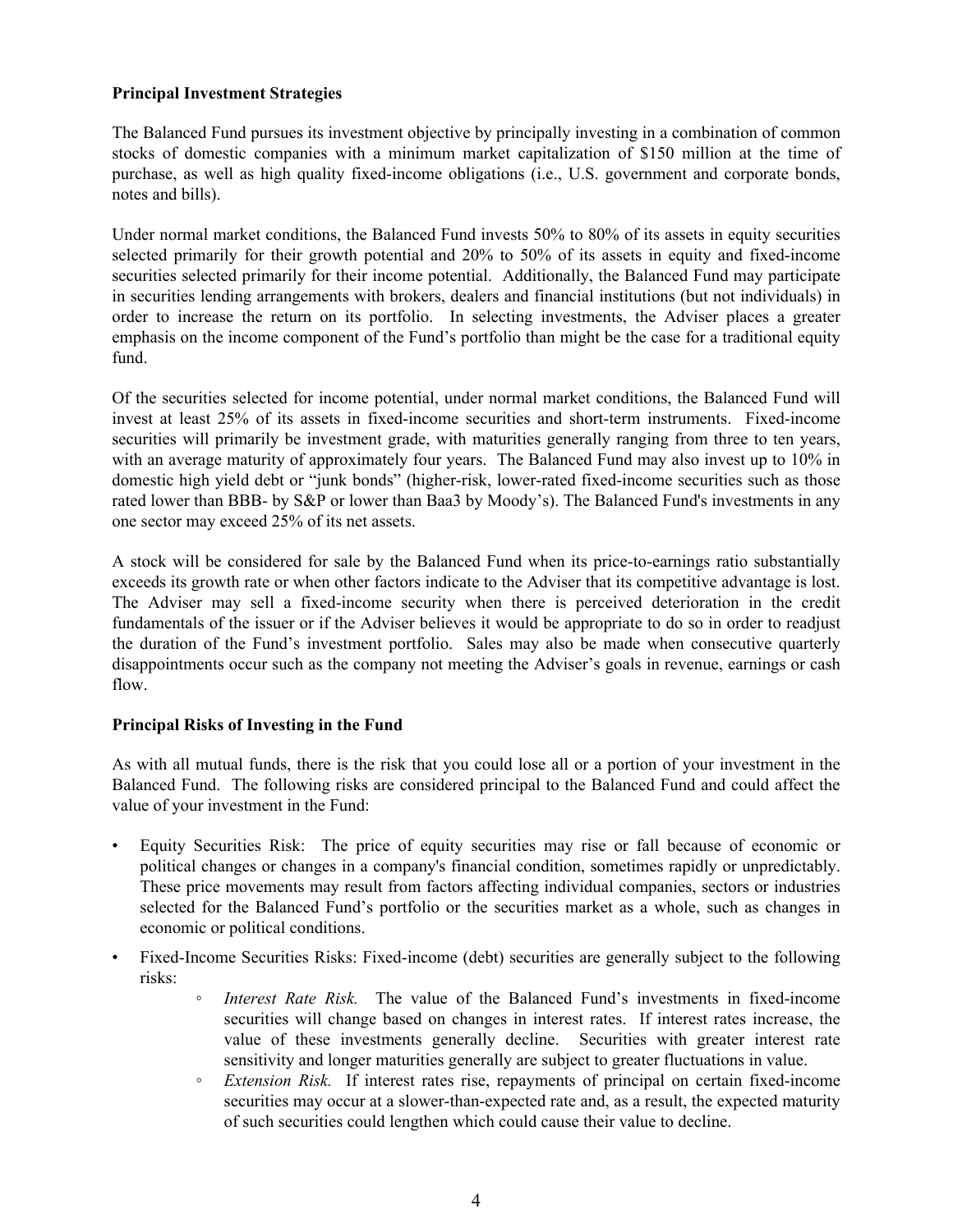- *Credit Risk.* The Balanced Fund's investments are subject to the risk that issuers and/or counterparties will fail to make payments when due or default completely. Prices of the Balanced Fund's investments may be adversely affected if any of the issuers or counterparties it is invested in are subject to an actual or perceived deterioration in their credit quality. Credit spreads may increase, which may reduce the market values of the Fund's securities. Credit spread risk is the risk that economic and market conditions or any actual or perceived credit deterioration may lead to an increase in the credit spreads (i.e., the difference in yield between two securities of similar maturity but different credit quality) and a decline in price of the issuer's securities.
- *Prepayment Risk*. Issuers of securities held by the Balanced Fund may be able to prepay principal due on these securities, particularly during periods of declining interest rates, and the Balanced Fund may have to invest the proceeds in lower-yielding securities.
- Management Risk: The Adviser may fail to implement the Fund's investment strategies and meet its investment objective.

The remaining principal risks are presented in alphabetical order. Each risk summarized below is considered a "principal risk" of investing in the Balanced Fund, regardless of the order in which it appears.

- General Market Risk: Economies and financial markets throughout the world are becoming increasingly interconnected, which increases the likelihood that events or conditions in one country or region will adversely impact markets or issuers in other countries or regions. Securities in the Fund's portfolio may underperform in comparison to securities in general financial markets, a particular financial market or other asset classes due to a number of factors, including inflation (or expectations for inflation), deflation (or expectations for deflation), interest rates, global demand for particular products or resources, market instability, debt crises and downgrades, embargoes, tariffs, sanctions and other trade barriers, regulatory events, other governmental trade or market control programs and related geopolitical events. In addition, the value of the Fund's investments may be negatively affected by the occurrence of global events such as war, terrorism, environmental disasters, natural disasters or events, country instability, and infectious disease epidemics or pandemics. For example, the outbreak of COVID-19, a novel coronavirus disease, has negatively affected economies, markets and individual companies throughout the world, including those in which the Fund invests. The effects of this pandemic to public health and business and market conditions, including exchange trading suspensions and closures, may continue to have a significant negative impact on the performance of the Fund's investments, increase the Fund's volatility, negatively impact the Fund's arbitrage and pricing mechanisms, exacerbate pre-existing political, social and economic risks to the Fund, and negatively impact broad segments of businesses and populations. The Fund's operations may be interrupted as a result, which may contribute to the negative impact on investment performance. In addition, governments, their regulatory agencies, or self-regulatory organizations may take actions in response to the pandemic that affect the instruments in which the Fund invests, or the issuers of such instruments, in ways that could have a significant negative impact on the Fund's investment performance. The full impact of the COVID-19 pandemic, or other future epidemics or pandemics, is currently unknown.
- High Yield ("Junk Bond") Risk: The value of fixed-income securities held by the Fund that are rated below investment grade are subject to additional risk factors such as increased possibility of default, decreased liquidity of the security and changes in value based on public perception of the issuer.
- Large-Sized Companies Risk: Larger, more established companies may be unable to respond quickly to new competitive challenges like changes in consumer tastes or innovative smaller competitors. In addition, large-cap companies are sometimes unable to attain the high growth rates of successful, smaller companies, especially during extended periods of economic expansion.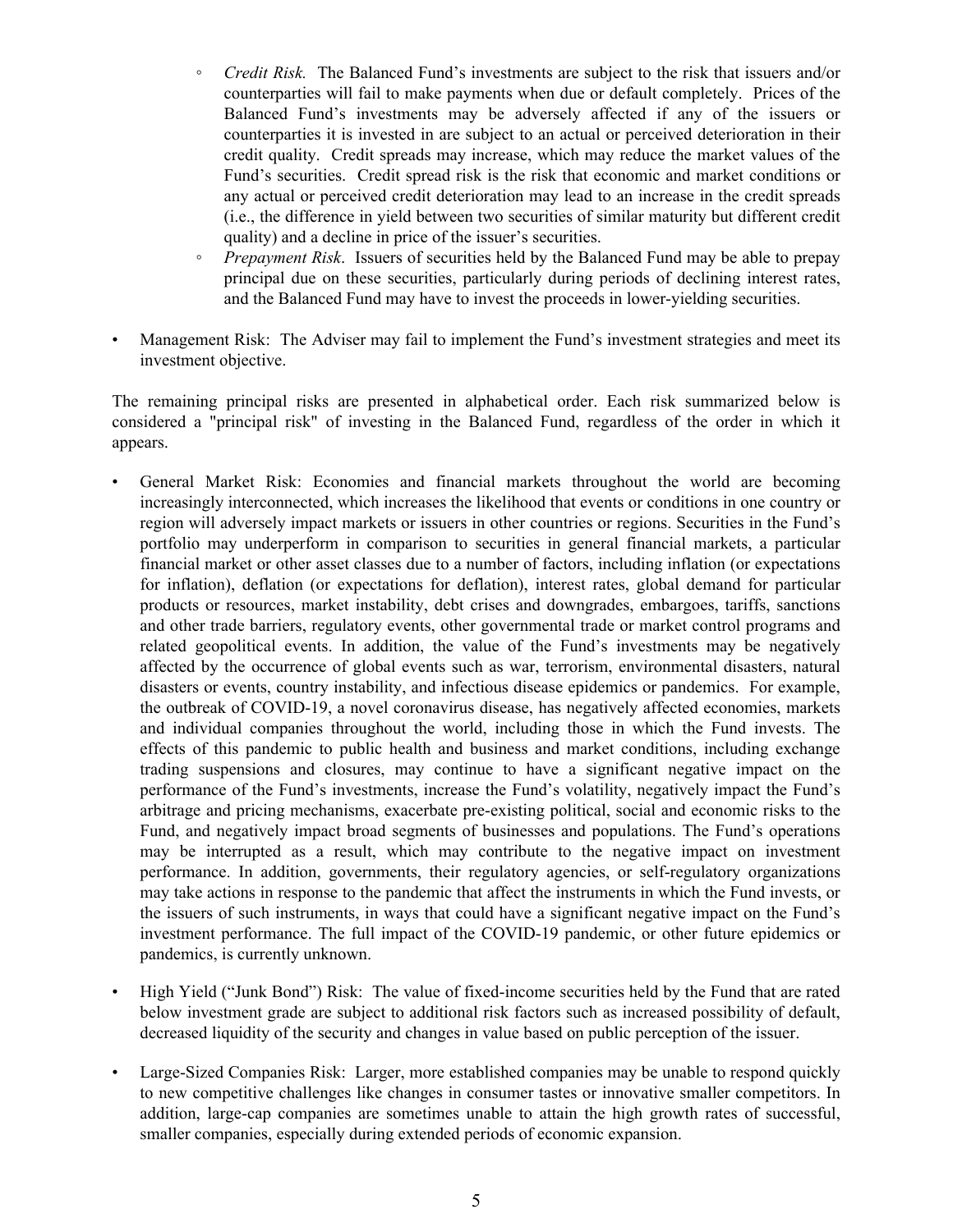- Sector Emphasis Risk: The Balanced Fund, from time to time, may invest 25% or more of its assets in one or more sectors subjecting the Balanced Fund to sector emphasis risk. This is the risk that the Balanced Fund is subject to a greater risk of loss as a result of adverse economic, business or other developments affecting a specific sector that the Balanced Fund has a focused position in, than if its investments were diversified across a greater number of industry sectors. Some sectors possess particular risks that may not affect other sectors.
- Securities Lending Risk: Securities lending involves the risk that the borrower may fail to return the securities in a timely manner or at all. As a result, the Balanced Fund may lose money and there may be a delay in recovering the loaned securities. The Balanced Fund could also lose money if it does not recover the securities and/or the value of the collateral falls, including the value of investments made with cash collateral.
- Small- and Medium-Sized Companies Risk: Investing in securities of smaller companies including micro-cap, small-cap, medium-cap and less seasoned companies often involve greater volatility than investing in larger, more established companies and these securities may be less liquid than other securities.

#### **Performance**

The following performance information provides some indication of the risks of investing in the Balanced Fund. The bar chart below illustrates how the Balanced Fund's total returns have varied from year to year. The table below illustrates how the Balanced Fund's average annual total returns for the 1-year, 5 year and 10-year periods compare with that of a broad-based securities index and additional indices provided to offer a broader market perspective. The Balanced Fund's past performance, before and after taxes, is not necessarily an indication of how the Balanced Fund will perform in the future. Updated performance information is available on the Fund's website at www.villere.com.



Calendar Year Total Returns as of December 31\*

\* The Balanced Fund's year-to-date return as of the most recent calendar quarter ended September 30, 2021 was  $6.15%$ .

During the period shown in the bar chart, the Balanced Fund's highest quarterly return was 16.34% for the quarter ended December 31, 2020 and the lowest quarterly return was -18.82% for the quarter ended March 31, 2020.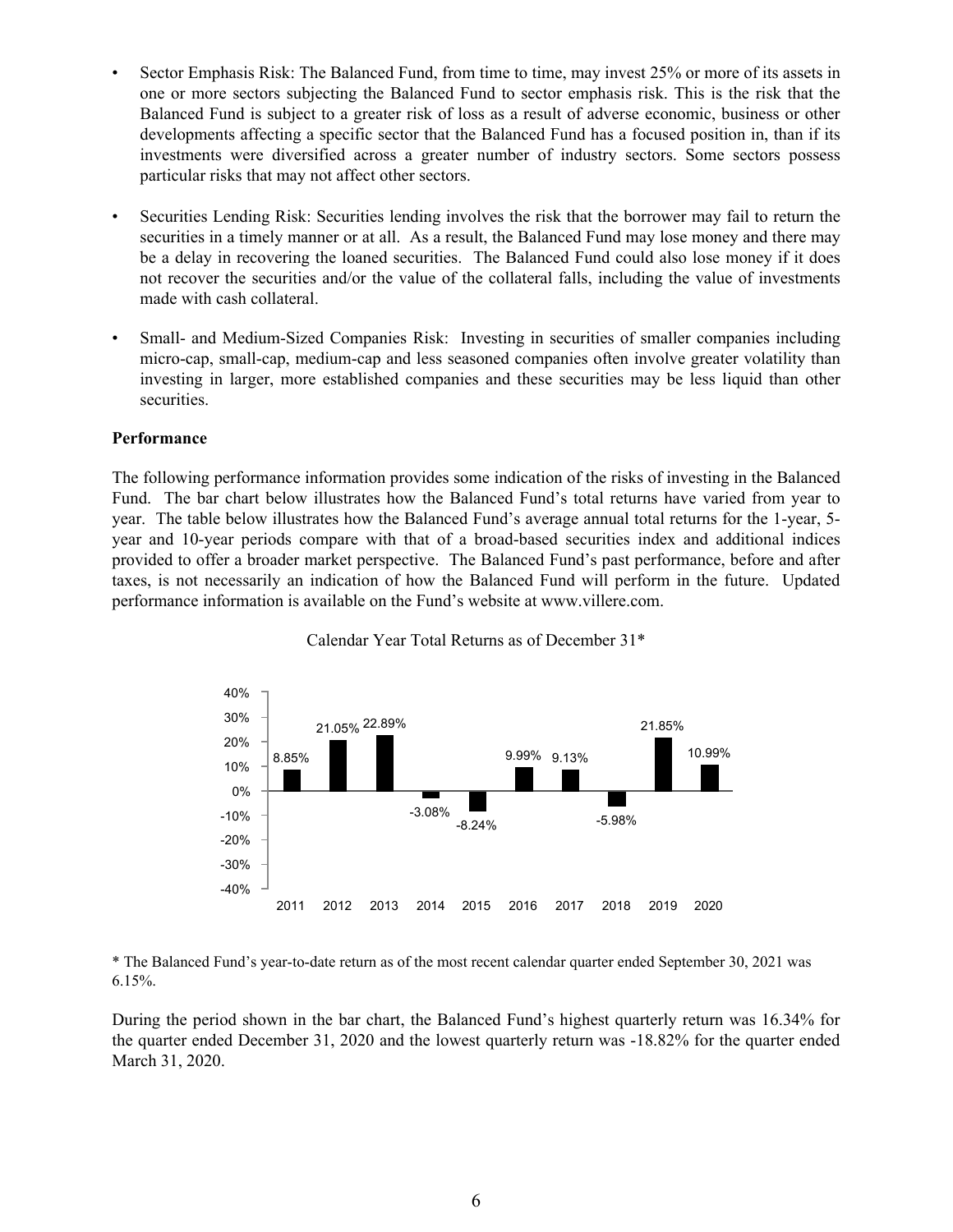| <b>Average Annual Total Returns as of December 31, 2020</b>                                                                                               |                 |                   |                  |
|-----------------------------------------------------------------------------------------------------------------------------------------------------------|-----------------|-------------------|------------------|
|                                                                                                                                                           | <b>One Year</b> | <b>Five Years</b> | <b>Ten Years</b> |
| Return Before Taxes                                                                                                                                       | $10.99\%$       | 8.83%             | 8.19%            |
| Return After Taxes on Distributions                                                                                                                       | 9.45%           | $8.04\%$          | 7.18%            |
| Return After Taxes on Distributions and Sale of Fund Shares                                                                                               | 7.58%           | $6.86\%$          | 6.48%            |
| S&P 500 <sup>®</sup> Index (reflects no deduction for fees, expenses or taxes)                                                                            | 18.40%          | 15.22%            | 13.88%           |
| Lipper Balanced Funds Index (reflects no deduction for taxes)                                                                                             | 13.43%          | $9.60\%$          | 8.28%            |
| Bloomberg Intermediate Government/Credit Bond Index <sup>(1)</sup> (reflects no<br>deduction for fees, expenses or taxes)                                 | 6.43%           | $3.64\%$          | $3.11\%$         |
| S&P 500 <sup>®</sup> Index (65%)/Bloomberg Intermediate Government/Credit Bond<br>$Index^{(1)}$ (35%) (reflects no deduction for fees, expenses or taxes) | 14.85%          | $11.33\%$         | 10.24%           |

(1) Formerly known as the Bloomberg Barclays Capital Intermediate Government/Credit Bond Index.

After tax returns are calculated using the historical highest individual federal marginal income tax rates and do not reflect the impact of state and local taxes. Actual after-tax returns depend on your situation and may differ from those shown. Furthermore, the after-tax returns shown are not relevant to those who hold their shares through tax-deferred arrangements such as  $401(k)$  plans or individual retirement accounts ("IRAs").

| <b>Investment Adviser</b>           | <b>Portfolio Manager</b>                                                                          |
|-------------------------------------|---------------------------------------------------------------------------------------------------|
| St. Denis J. Villere & Company, LLC | <b>George V. Young, Member of the Adviser</b><br>Managed the Fund since inception (1999)          |
|                                     | <b>St. Denis J. Villere III.</b> Member of the Adviser<br>Managed the Fund since inception (1999) |
|                                     | Lamar G. Villere, Member of the Adviser<br>Managed the Fund since 2013                            |

## **Purchase and Sale of Fund Shares**

You may purchase or redeem (sell) Fund shares on any business day by written request via mail (Villere Balanced Fund, c/o U.S. Bank Global Fund Services, P.O. Box 701, Milwaukee, WI 53201-0701), by wire transfer, by telephone at 1-866-209-1129, or through a financial intermediary. The minimum initial and subsequent investment amounts are shown in the table below.

|                                                      | <b>To Open Your Account</b> | <b>To Add to Your Account</b> |
|------------------------------------------------------|-----------------------------|-------------------------------|
| Regular Accounts                                     | \$2,000                     | \$500                         |
| <b>Retirement or Tax-Deferred</b><br><b>Accounts</b> | \$2,000                     | \$500                         |
| <b>Automatic Investment Plans</b>                    | \$2,000                     | \$100                         |

## **Tax Information**

The Balanced Fund's distributions are taxed as ordinary income or capital gains, unless you are investing through a tax-deferred arrangement, such as a  $401(k)$  plan or an individual retirement account that does not invest with borrowed funds. Distributions on investments made through tax-deferred arrangements may be taxed later upon withdrawal of assets from those accounts.

## **Payments to Broker-Dealers and Other Financial Intermediaries**

If you purchase shares of the Balanced Fund through a broker-dealer or other financial intermediary (such as a bank), the Balanced Fund and its related companies may pay the intermediary for the sale of Fund shares and related services. These payments may create a conflict of interest by influencing the brokerdealer or other intermediary and your salesperson to recommend the Fund over another investment. Ask your salesperson or visit your financial intermediary's website for more information.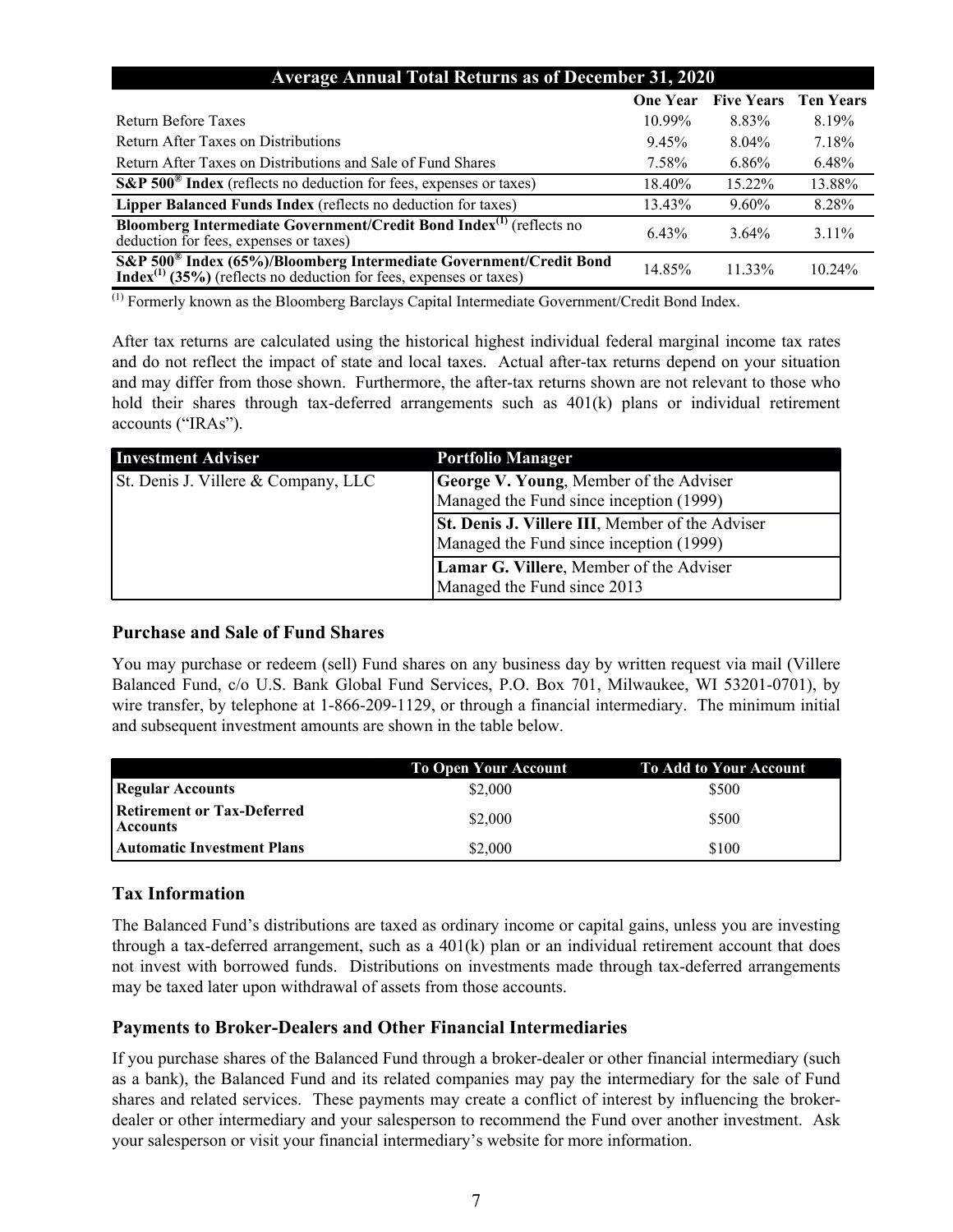## <span id="page-7-0"></span>**SUMMARY SECTION**

## **Villere Equity Fund**

**(Ticker: VLEQX)**

## **Investment Objective**

The Villere Equity Fund (the "Equity Fund" or the "Fund") seeks to achieve long-term growth.

## **Fees and Expenses of the Fund**

This table describes the fees and expenses that you may pay if you buy, hold and sell shares of the Equity Fund. You may pay other fees, such as brokerage commissions and other fees to financial intermediaries, which are not reflected in the table and expense example below.

| <b>Shareholder Fees</b><br>(fees paid directly from your investment)                                                            |          |
|---------------------------------------------------------------------------------------------------------------------------------|----------|
| Redemption Fee<br>(as a percentage of amount redeemed less than 60 days from purchase)                                          | $2.00\%$ |
| <b>Annual Portfolio Operating Expenses</b><br>(expenses that you pay each year as a percentage of the value of your investment) |          |
| Management Fee                                                                                                                  | 0.75%    |
| Distribution and Service (12b-1) Fee                                                                                            | None     |
| Other Expenses                                                                                                                  | 0.46%    |
| Acquired Fund Fees and Expenses <sup>(1)</sup>                                                                                  | $0.01\%$ |
| <b>Total Annual Fund Operating Expenses</b>                                                                                     | $1.22\%$ |

(1) Acquired Fund Fees and Expenses ("AFFE") are indirect fees and expenses that the Fund incurs from investing in the shares of other investment companies, including money market funds and other mutual funds, closed end funds, business development companies or certain exchange-traded funds. Please note that the amount of Total Annual Fund Operating Expenses shown in the above table will differ from the "Financial Highlights" section of the Prospectus, which reflects the operating expenses of the Fund and does not include indirect expenses such as AFFE.

## **Example**

This Example is intended to help you compare the cost of investing in the Equity Fund with the cost of investing in other mutual funds. The Example assumes that you invest \$10,000 in the Equity Fund for the time periods indicated and then redeem (sell) all of your shares at the end of those periods. The Example also assumes that your investment has a 5% return each year and that the Equity Fund's operating expenses remain the same. Although your actual costs may be higher or lower, based on these assumptions your costs would be:

| One | Three        | Tive | Ten  |
|-----|--------------|------|------|
| ear | <b>Years</b> | ears | ears |
|     |              |      | . .  |

## **Portfolio Turnover**

The Equity Fund pays transaction costs, such as commissions, when it buys and sells securities (or "turns over" its portfolio). A higher portfolio turnover rate may indicate higher transaction costs and may result in higher taxes when Fund shares are held in a taxable account. These costs, which are not reflected in annual fund operating expenses or in the Example, affect the Equity Fund's performance. During the most recent fiscal year, the Equity Fund's portfolio turnover rate was 26% of the average value of its portfolio.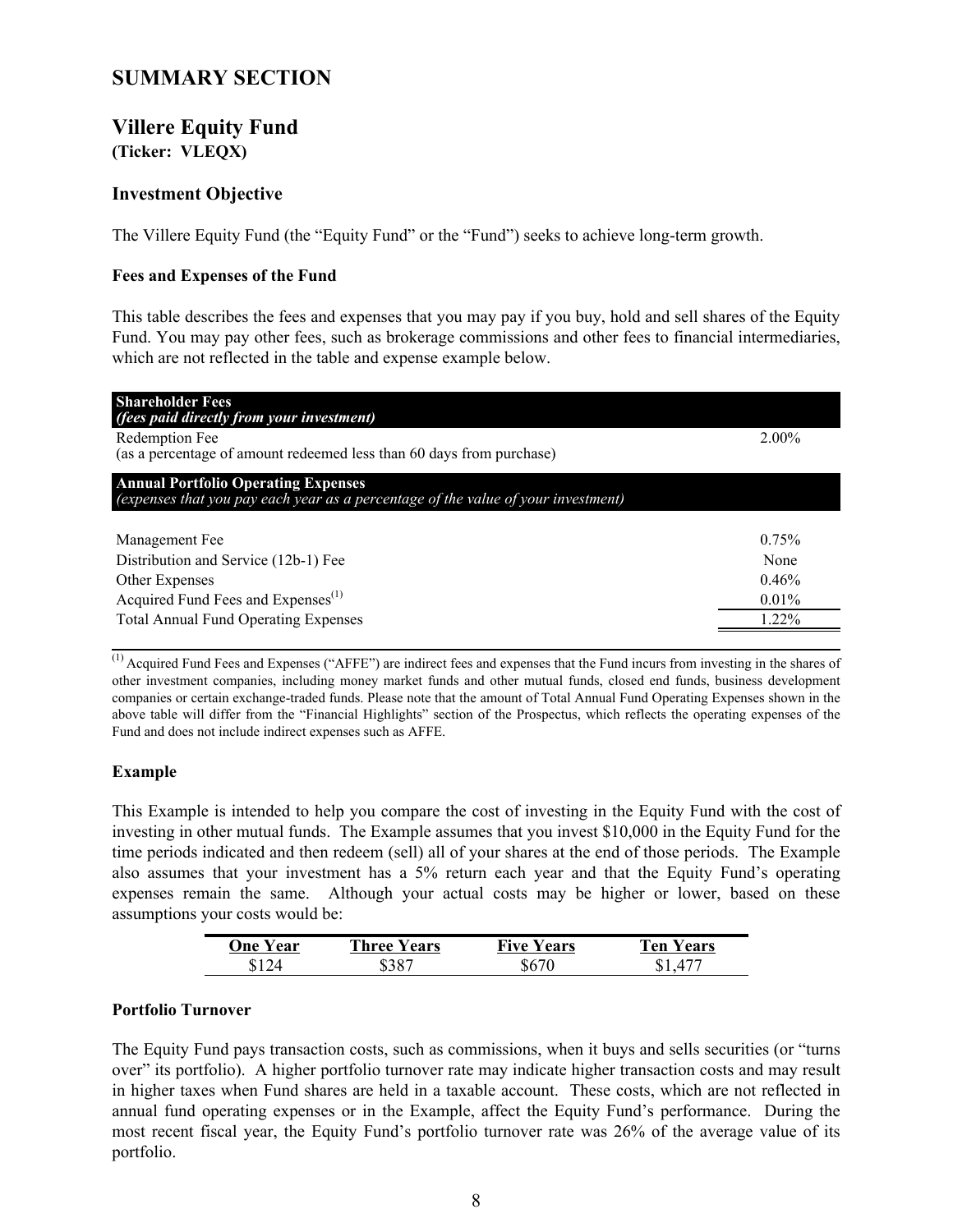## **Principal Investment Strategies**

The Equity Fund strives to be fully invested at all times. Under normal market conditions, the Equity Fund will invest at least 80% of its net assets (plus any borrowings for investment purposes) in equity securities. The Equity Fund will provide shareholders with at least 60 days notice before changing this 80% policy. The Adviser utilizes a bottom-up approach to select domestic equity securities that it believes will offer growth regardless of the economic cycle, interest rates or political climate. The Equity Fund may invest in companies of any capitalization size. The Equity Fund primarily invests in common stocks of approximately 20 to 30 companies, but may also invest in preferred stocks, rights and warrants, and may occasionally invest in initial public offerings of companies. The Equity Fund may invest up to 10% of its assets in foreign securities through American Depositary Receipts ("ADRs"). Additionally, the Equity Fund may participate in securities lending arrangements with brokers, dealers and financial institutions (but not individuals) in order to increase the return on its portfolio. The Equity Fund's investments in any one sector may exceed 25% of its net assets.

A stock will be considered for sale by the Equity Fund when its price-to-earnings ratio substantially exceeds its growth rate or when other factors indicate to the Adviser that its competitive advantage is lost. Sales may also be made when consecutive quarterly disappointments occur, such as the company not meeting the Adviser's goals in revenue, earnings or cash flow.

## **Principal Risks of Investing in the Equity Fund**

As with all mutual funds, there is the risk that you could lose all or a portion of your investment in the Equity Fund. The following are considered principal to the Equity Fund and could affect the value of your investment in the Fund:

- Equity Securities Risk: The price of equity securities may rise or fall because of economic or political changes or changes in a company's financial condition, sometimes rapidly or unpredictably. These price movements may result from factors affecting individual companies, sectors or industries selected for the Equity Fund's portfolio or the securities market as a whole, such as changes in economic or political conditions.
- Growth Style Investment Risk: Growth-oriented funds may underperform when value investing is in favor. In addition, growth securities typically trade at higher multiples of current earnings than other securities and, therefore, may be more sensitive to changes in current or expected earnings than other equity securities and may be more volatile.
- Management Risk: The Adviser may fail to implement the Equity Fund's investment strategies and meet its investment objective.

The remaining principal risks are presented in alphabetical order. Each risk summarized below is considered a "principal risk" of investing in the Balanced Fund, regardless of the order in which it appears.

- ADR Risk: The performance of foreign securities depends on the political, social, and economic environments and other overall economic conditions. The Equity Fund may invest its assets in securities of foreign issuers in the form of ADRs, which are securities representing securities of foreign issuers. A purchaser of unsponsored depositary receipts may not have unlimited voting rights and may not receive as much information about the issuer of the underlying securities as with a sponsored depositary receipt.
- General Market Risk: Economies and financial markets throughout the world are becoming increasingly interconnected, which increases the likelihood that events or conditions in one country or region will adversely impact markets or issuers in other countries or regions. Securities in the Fund's portfolio may underperform in comparison to securities in general financial markets, a particular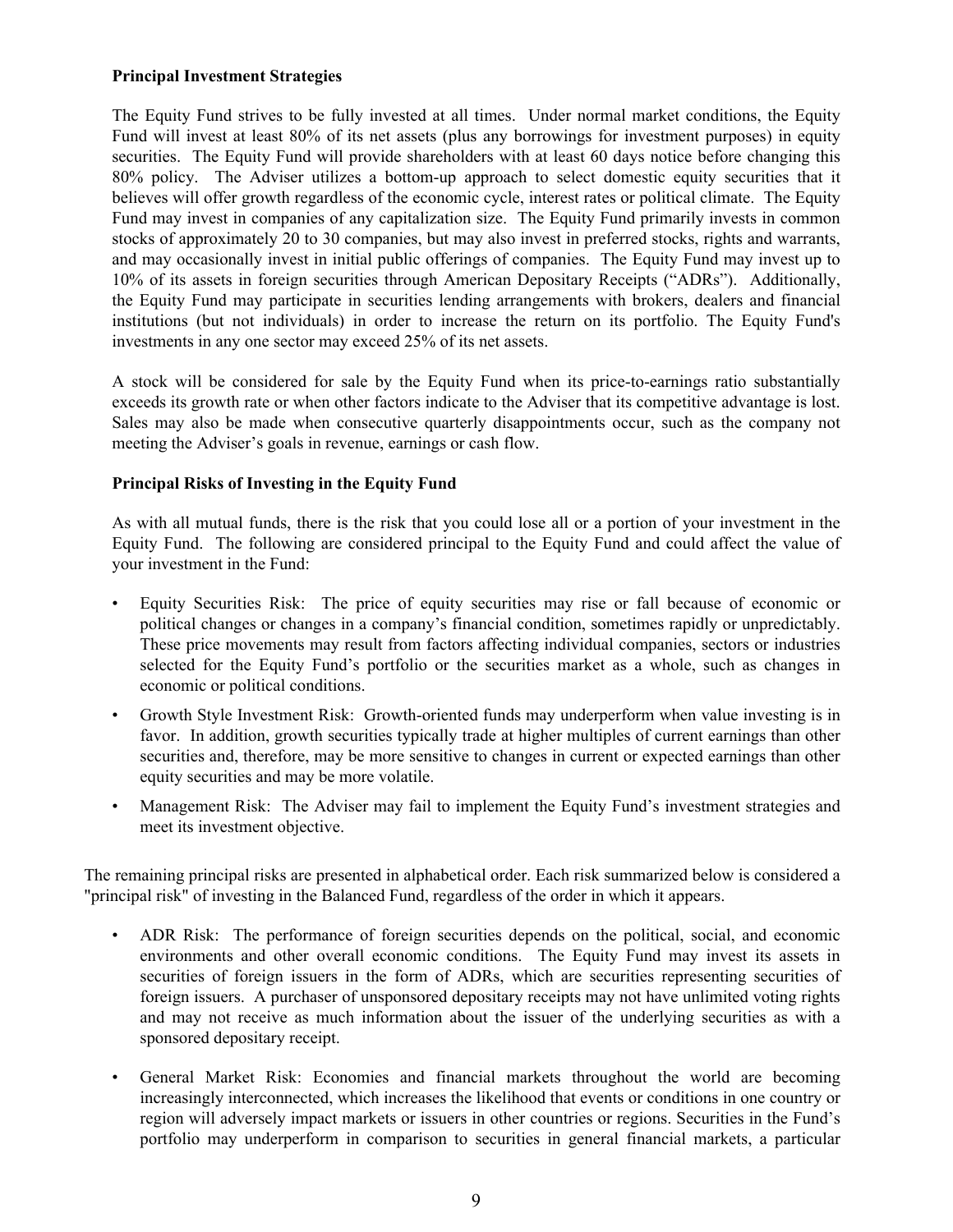financial market or other asset classes due to a number of factors, including inflation (or expectations for inflation), deflation (or expectations for deflation), interest rates, global demand for particular products or resources, market instability, debt crises and downgrades, embargoes, tariffs, sanctions and other trade barriers, regulatory events, other governmental trade or market control programs and related geopolitical events. In addition, the value of the Fund's investments may be negatively affected by the occurrence of global events such as war, terrorism, environmental disasters, natural disasters or events, country instability, and infectious disease epidemics or pandemics. For example, the outbreak of COVID-19, a novel coronavirus disease, has negatively affected economies, markets and individual companies throughout the world, including those in which the Fund invests. The effects of this pandemic to public health and business and market conditions, including exchange trading suspensions and closures, may continue to have a significant negative impact on the performance of the Fund's investments, increase the Fund's volatility, negatively impact the Fund's arbitrage and pricing mechanisms, exacerbate pre-existing political, social and economic risks to the Fund, and negatively impact broad segments of businesses and populations. The Fund's operations may be interrupted as a result, which may contribute to the negative impact on investment performance. In addition, governments, their regulatory agencies, or self-regulatory organizations may take actions in response to the pandemic that affect the instruments in which the Fund invests, or the issuers of such instruments, in ways that could have a significant negative impact on the Fund's investment performance. The full impact of the COVID-19 pandemic, or other future epidemics or pandemics, is currently unknown.

- Initial Public Offering ("IPO") Risk: IPO share prices can be volatile and fluctuate considerably due to factors such as the absence of a prior public market, unseasoned trading, a limited number of shares available for trading, and limited operating history and/or information about the issuer. The purchase of IPO shares may involve high transaction costs. IPO shares are subject to market risk and liquidity risk.
- Large-Sized Companies Risk: Larger, more established companies may be unable to respond quickly to new competitive challenges like changes in consumer tastes or innovative smaller competitors. In addition, large-cap companies are sometimes unable to attain the high growth rates of successful, smaller companies, especially during extended periods of economic expansion.
- Sector Emphasis Risk: The Equity Fund, from time to time, may invest 25% or more of its assets in one or more sectors subjecting the Equity Fund to sector emphasis risk. This is the risk that the Equity Fund is subject to a greater risk of loss as a result of adverse economic, business or other developments affecting a specific sector that the Equity Fund has a focused position in, than if its investments were diversified across a greater number of industry sectors. Some sectors possess particular risks that may not affect other sectors.
- Securities Lending Risk: Securities lending involves the risk that the borrower may fail to return the securities in a timely manner or at all. As a result, the Equity Fund may lose money and there may be a delay in recovering the loaned securities. The Equity Fund could also lose money if it does not recover the securities and/or the value of the collateral falls, including the value of investments made with cash collateral.
- Small- and Medium-Sized Companies Risk: Investing in securities of smaller companies including micro-cap, small-cap, medium-cap and less seasoned companies often involve greater volatility than investing in larger, more established companies and these securities may be less liquid than other securities.

## **Performance**

The following performance information provides some indication of the risks of investing in the Equity Fund. The bar chart below illustrates how the Equity Fund's total returns have varied from year to year.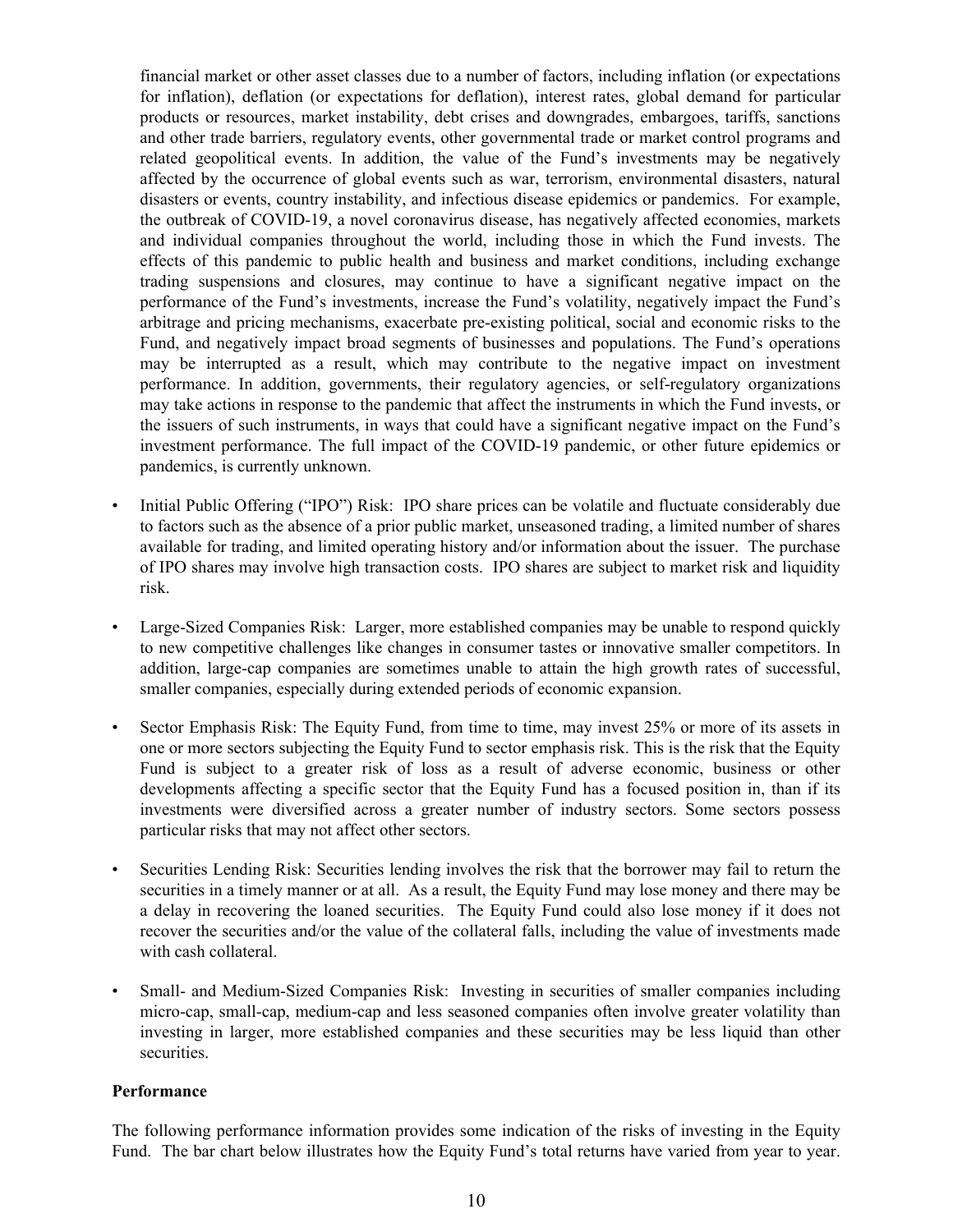The table below illustrates how the Equity Fund's average annual total returns for the 1-year, 5-year and since inception periods compare with that of a broad-based securities index and an additional index provided to offer a broader market perspective. The Equity Fund's past performance, before and after taxes, is not necessarily an indication of how the Equity Fund will perform in the future. Updated performance information is available on the Fund's website at www.villere.com.



Calendar Year Total Returns as of December 31\*

\* The Equity Fund's year-to-date return as of the most recent calendar quarter ended September 30, 2021 was 5.56%.

During the period shown in the bar chart, the Equity Fund's highest quarterly return was 20.09% for the quarter ended December 31, 2020, and the lowest quarterly return was -21.76% for the quarter ended March 31, 2020.

| <b>Average Annual Total Returns as of December 31, 2020</b>                                                     |           |           |                                                             |
|-----------------------------------------------------------------------------------------------------------------|-----------|-----------|-------------------------------------------------------------|
|                                                                                                                 |           |           | <b>Since Inception</b><br>One Year Five Year (May 31, 2013) |
| Return Before Taxes                                                                                             | $14.76\%$ | $9.53\%$  | $5.61\%$                                                    |
| Return After Taxes on Distributions                                                                             | $14.56\%$ | 9.46%     | 5.44%                                                       |
| Return After Taxes on Distributions and Sale of Fund Shares                                                     | 8.88%     | 7.54%     | 4.41%                                                       |
| $\overline{\text{S\&P 500}}^{\text{\textregistered}}$ Index (reflects no deduction for fees, expenses or taxes) | 18.40%    | $15.22\%$ | 13.91%                                                      |
| Lipper Mid-Cap Growth Funds Index (reflects no deduction for taxes)                                             | 35.98%    | $18.62\%$ | 15.44%                                                      |

After tax returns are calculated using the historical highest individual federal marginal income tax rates and do not reflect the impact of state and local taxes. Actual after-tax returns depend on your situation and may differ from those shown. Furthermore, the after-tax returns shown are not relevant to those who hold their shares through tax-deferred arrangements such as  $401(k)$  plans or individual retirement accounts ("IRAs").

| <b>Investment Adviser</b>           | <b>Portfolio Manager</b>                               |
|-------------------------------------|--------------------------------------------------------|
| St. Denis J. Villere & Company, LLC | <b>George V. Young, Member of the Adviser</b>          |
|                                     | Managed the Fund since inception (2013)                |
|                                     | <b>St. Denis J. Villere III, Member of the Adviser</b> |
|                                     | Managed the Fund since inception (2013)                |
|                                     | Lamar G. Villere, Member of the Adviser                |
|                                     | Managed the Fund since 2013                            |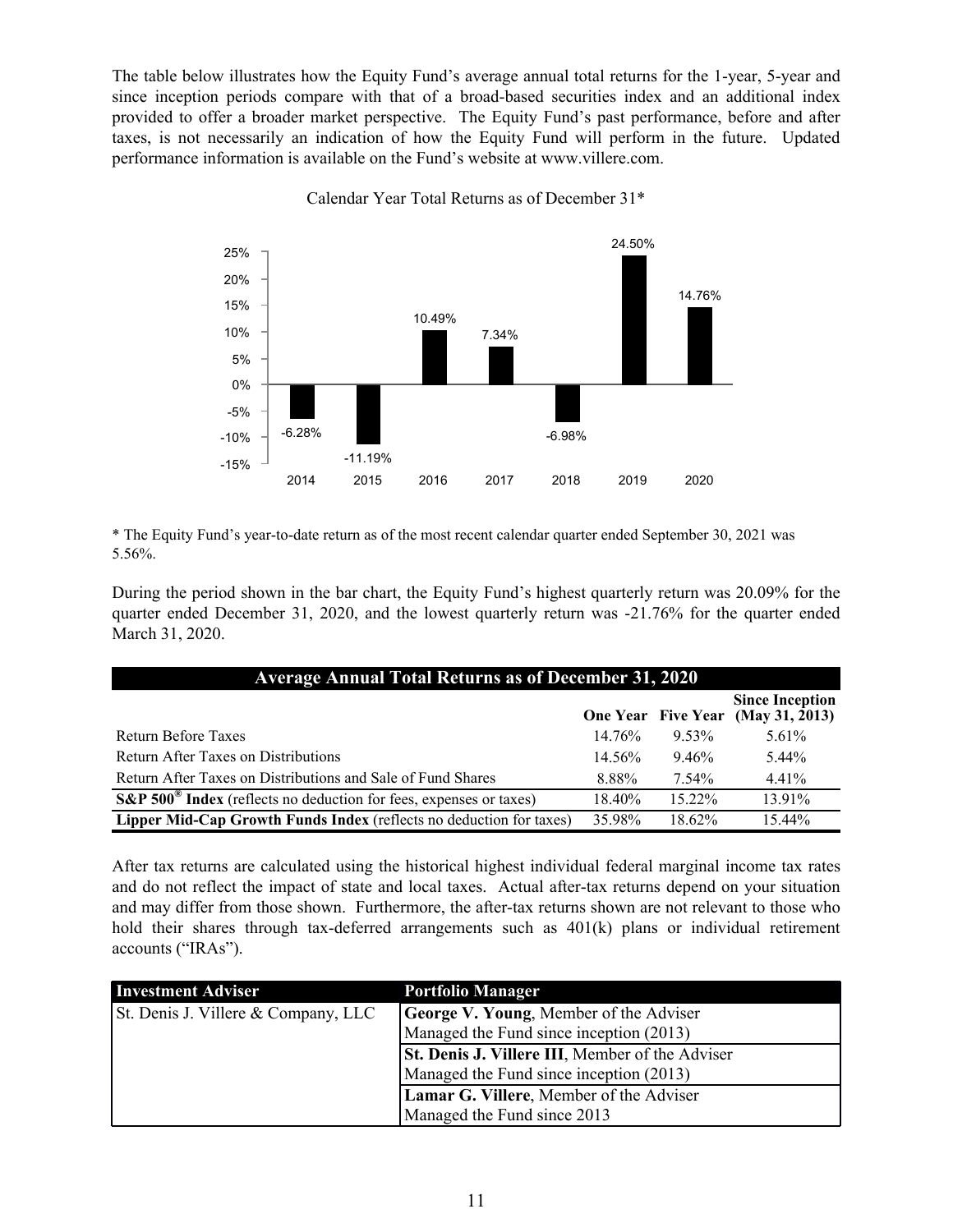## **Purchase and Sale of Fund Shares**

You may purchase or redeem (sell) Fund shares on any business day by written request via mail (Villere Equity Fund, c/o U.S. Bank Global Fund Services, P.O. Box 701, Milwaukee, WI 53201-0701), by wire transfer, by telephone at 1-866-209-1129, or through a financial intermediary. The minimum initial and subsequent investment amounts are shown in the table below.

|                                           | <b>To Open Your Account</b> | To Add to Your Account |
|-------------------------------------------|-----------------------------|------------------------|
| Regular Accounts                          | \$2,000                     | \$500                  |
| <b>Retirement or Tax-Deferred Account</b> | \$2,000                     | \$500                  |
| <b>Automatic Investment Plan</b>          | \$2,000                     | \$100                  |

## **Tax Information**

The Equity Fund's distributions are taxed as ordinary income or capital gains, unless you are investing through a tax-deferred arrangement, such as a 401(k) plan or an individual retirement account that does not invest with borrowed funds. Distributions on investments made through tax-deferred arrangements may be taxed later upon withdrawal of assets from those accounts.

## **Payments to Broker-Dealers and Other Financial Intermediaries**

If you purchase shares of the Equity Fund through a broker-dealer or other financial intermediary (such as a bank), the Fund and its related companies may pay the intermediary for the sale of Fund shares and related services. These payments may create a conflict of interest by influencing the broker-dealer or other intermediary and your salesperson to recommend the Fund over another investment. Ask your salesperson or visit your financial intermediary's website for more information.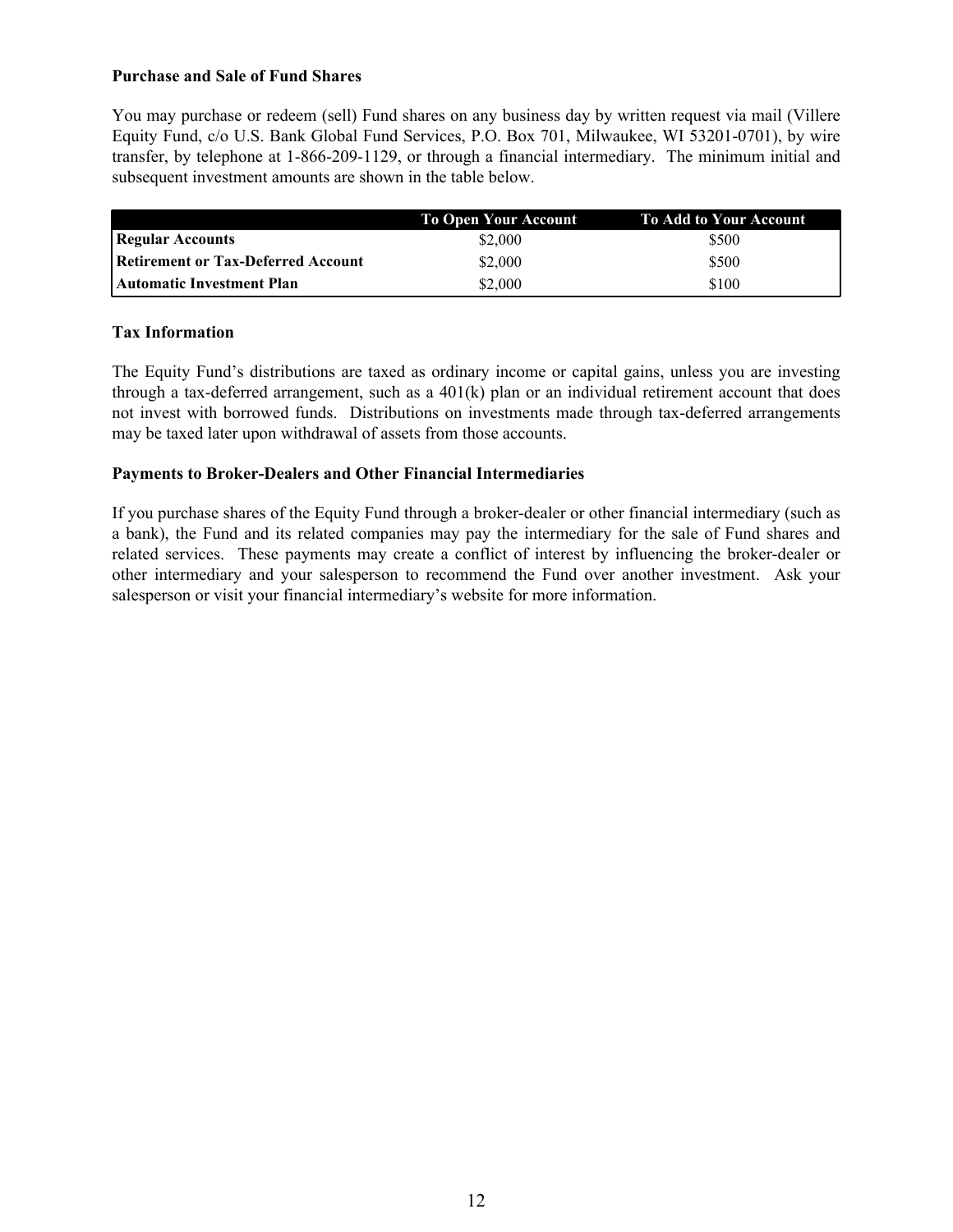## <span id="page-12-0"></span>**INVESTMENT OBJECTIVE, PRINCIPAL INVESTMENT STRATEGIES AND RISKS**

## **INVESTMENT OBJECTIVES**

The Balanced Fund seeks to achieve long term capital growth consistent with preservation of capital and balanced by current income. There is no guarantee that the Balanced Fund will achieve its investment objective. The Balanced Fund's investment objective is fundamental and may only be changed by approval of the Balanced Fund's shareholders.

The Equity Fund seeks to achieve long term growth. There is no assurance that the Equity Fund will achieve its investment objective. The Equity Fund's investment objective is non-fundamental and may be changed without shareholder approval upon at least a 60-day written notice to shareholders.

## **PRINCIPAL INVESTMENT STRATEGIES**

## *Balanced Fund*

The Balanced Fund will principally invest in a combination of common stocks of domestic companies with a minimum market capitalization of \$150 million at the time of purchase, as well as high quality fixed-income obligations (i.e., U.S. government and corporate bonds, notes and bills).

Under normal market conditions, as a balanced fund, the Balanced Fund invests 50% to 80% of its assets in equity securities that are selected principally for their growth potential and will consist primarily of common stocks.

The Adviser selects stocks based on earnings potential, low debt-to-total capitalization, strong cash flow and low price-to-earnings ratios. In selecting stocks, the Adviser places a greater emphasis on the income component of the Balanced Fund's portfolio than might be the case for a traditional equity fund. In addition, the Adviser considers the ability of a company's management to enrich characteristics unique to its industry, such as being a low-cost producer in an industry, holding patents or demonstrating research and development efforts that have put a company ahead of its competition. The Adviser also seeks those stocks with undervalued assets and growth potential that remain unrecognized by the investment community. This may occur when companies fall out of favor due to economic cycles, trade at a perceived discount to their peer group or are otherwise undervalued based on the issuer's current operations. The Adviser seeks significant potential for future earnings growth in addition to catalysts for that growth, such as new products, improving industry trends or economic conditions. Additionally, the Balanced Fund may participate in securities lending arrangements with brokers, dealers and financial institutions (but not individuals) in order to increase the return on its portfolio.

A stock will be considered for sale by the Balanced Fund when its price-to-earnings ratio substantially exceeds its growth rate or when other factors indicate to the Adviser that its competitive advantage is lost. The Adviser may sell a fixed-income security when there is perceived deterioration in the credit fundamentals of the issuer or if the Adviser believes it would be appropriate to do so in order to readjust the duration of the Balanced Fund's investment portfolio. Sales may also be made when consecutive quarterly disappointments occur such as the company not meeting the Adviser's goals in revenue, earnings or cash flow.

Equity and fixed income securities selected primarily for their income potential will normally constitute 20% to 50% of the Balanced Fund's assets. Of these securities, under normal market conditions, at least 25% of the Balanced Fund's assets will be invested in fixed-income securities and short-term instruments. Fixed-income securities are securities that pay a specified rate of return and generally include bonds, notes and bills issued by the U.S. government, its agencies and instrumentalities; corporate bonds; as well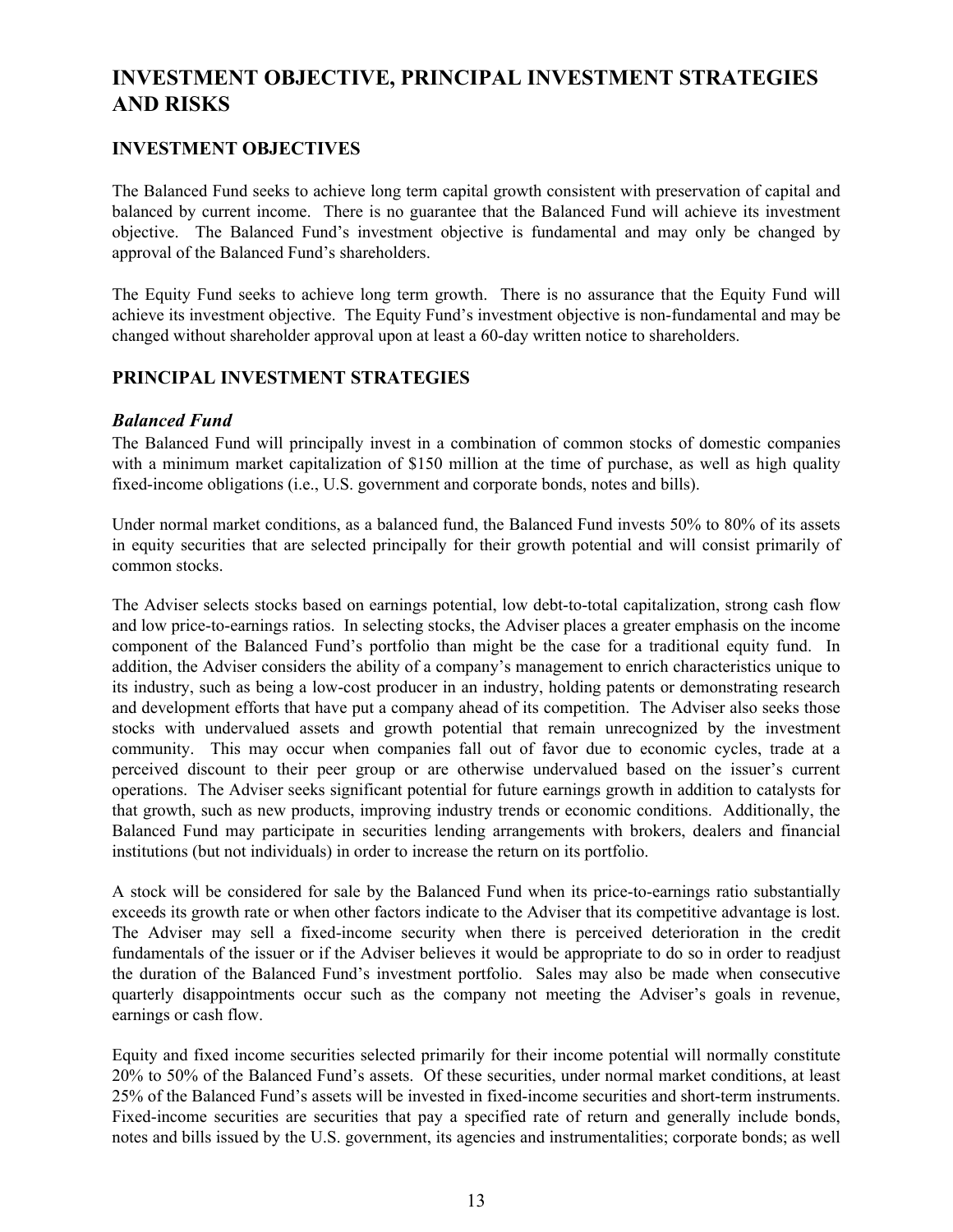as preferred and convertible securities that pay fixed-income. In addition to fixed-income securities, the Balanced Fund may also invest in dividend-paying common stocks.

The Adviser makes its fixed-income purchase decisions by analyzing interest coverage ratios, total liabilities, debt-to-equity ratios and earnings quality. These factors are continually reviewed, and if they are not consistently met, a fixed-income holding will be considered for sale. The Balanced Fund's fixedincome portion will generally have an average maturity of approximately four years.

It is also expected that approximately 90% of the fixed-income securities held by the Balanced Fund will be rated at least "investment grade" by one or more nationally recognized statistical ratings organizations (each an "NRSRO"), such as Standard & Poor's® Ratings Group and Moody's Investors Service<sup>©</sup>, Inc. The Adviser may also purchase fixed-income securities that are unrated, but are believed by the Adviser to be of comparable quality to investment grade. Up to 10% of the Balanced Fund's fixed-income component, may be invested in fixed-income securities rated "BB" or lower or, if unrated, of comparable quality. Such lower rated securities, often referred to as "junk bonds," may be considered speculative.

## *Equity Fund*

The Equity Fund strives to be fully invested at all times. Under normal market conditions, the Equity Fund will invest at least 80% of its net assets (plus any borrowings for investment purposes) in equity securities. The Equity Fund will provide shareholders with at least 60 days' notice before changing this 80% policy. The Equity Fund primarily invests in common stocks of approximately 20 to 30 companies, but may also invest in preferred stocks, rights and warrants and may occasionally invest in IPOs. The Equity Fund may invest up to 10% of its assets in foreign securities through ADRs. The Equity Fund's investments in any one sector may exceed 25% of its net assets.

The Adviser utilizes a bottom-up approach to select domestic equity securities that will offer growth regardless of the economic cycle, interest rates or political climate. The Adviser selects stocks based on earnings potential, low debt-to-total capitalization, strong cash flow and low price-to-earnings ratios. In selecting stocks, the Adviser is not particular regarding a company's capitalization size, but rather places a greater emphasis on the growth component of the Equity Fund's portfolio than might be the case for a traditional equity fund. In addition, the Adviser considers the ability of a company's management to enrich characteristics unique to its industry, such as being a low-cost producer in an industry, holding patents or demonstrating research and development efforts that have put a company ahead of its competition. The Adviser also seeks those stocks with undervalued assets and growth potential that remain unrecognized by the investment community. This may occur when companies fall out of favor due to economic cycles, trade at a perceived discount to their peer group or are otherwise undervalued based on the issuer's current operations. The Adviser seeks significant potential for future earnings growth in addition to catalysts for that growth, such as new products, improving industry trends or economic conditions. Additionally, the Equity Fund may participate in securities lending arrangements with brokers, dealers and financial institutions (but not individuals) in order to increase the return on its portfolio.

A stock will be considered for sale by the Equity Fund when its price-to-earnings ratio substantially exceeds its growth rate or when other factors indicate to the Adviser that its competitive advantage is lost. Sales may also be made when consecutive quarterly disappointments occur such as the company not meeting the Adviser's goals in revenue, earnings or cash flow.

**Cash Holdings and Temporary Defensive Positions for Both Funds.** Under normal market conditions, each Fund invests according to its principal investment strategies noted above. However, there is no guarantee that a Fund will meet its investment objective. However, each Fund may temporarily depart from its principal investment strategies and make short-term investments in cash, cash equivalents, shortterm debt securities and money market instruments in response to adverse market, economic or political conditions. In addition, a Fund may not achieve its investment objective to the extent that it makes such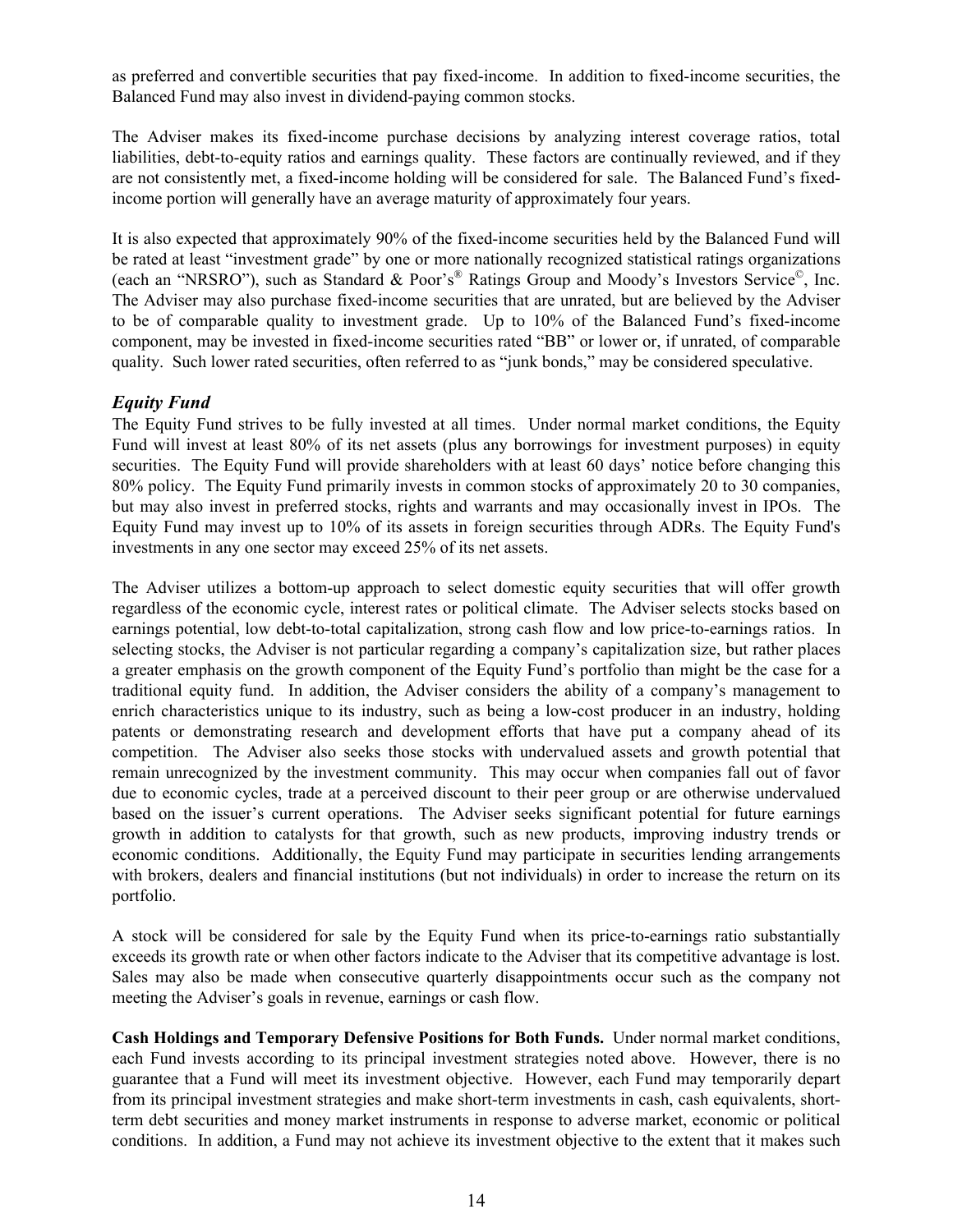"defensive investments." In the event a Fund uses a money market fund for its cash position, there will be some duplication of expenses because the Fund would bear its pro rata portion of such money market fund's advisory fees and operational expenses.

You will be notified of any changes in a Fund's investment strategies that are material and, if such changes are made, you should consider whether the Fund remains an appropriate investment for you.

## **PRINCIPAL RISKS OF INVESTING IN THE FUNDS**

An investment in the Funds entails risks. The Funds cannot guarantee that they will achieve their investment objectives. Since the prices of securities the Funds hold may fluctuate, the value of your investment in the Funds may also fluctuate and you could lose all or a portion of your investment. It is important that investors closely review and understand these risks before making an investment in the Funds. The principal risks of investing in the Funds are described below in order of relevance to the Funds.

**Equity Securities Risk (Both Funds).** Each Fund is designed for long-term investors who can accept the risks of investing in a portfolio with significant common stock holdings. Common stocks tend to be more volatile than other investment options such as bonds and money market instruments. The value of a Fund's shares will fluctuate as a result of the movement of the overall stock market or of the value of the individual securities held by the Fund, and you could lose money. A Fund's shares and the total return on your investment may experience sudden, unpredictable drops in value or long periods of decline in value. This may occur because of factors that affect the securities market generally, such as adverse changes in: economic conditions, the general outlook for corporate earnings, interest rates, or investor sentiment. Equity securities may also lose value because of factors affecting an entire industry or sector, such as increases in production costs, or factors directly related to a specific company, such as decisions made by its management.

**Fixed-Income Securities Risk (Balanced Fund).** Fixed-income securities are generally subject to the following risks:

- **Interest Rate Risk.** Bond prices generally rise when interest rates decline and decline when interest rates rise. Interest rate risk is the risk that the debt obligations in the Fund's portfolio will decline in value because of increases in market interest rates. As interest rates increase, slower than expected principal payments may extend the average life of securities, potentially locking in a below-market interest rate and reducing the Fund's value. Actions by governments and central banking authorities can result in increases in interest rates, which could negatively impact the Fund's performance and net asset value. In typical market interest rate environments, the prices of long-term debt obligations generally fluctuate more than prices of short-term debt obligations as interest rates change. Interest rate and other risks may also lead to periods of high volatility and reduced liquidity in the debt markets. During those periods, the Fund may experience high levels of shareholder redemptions, which could force the Fund to liquidate investments at disadvantageous times or prices, therefore adversely affecting the Fund.
- **Extension Risk.** If interest rates rise, repayments of principal on certain fixed-income securities may occur at a slower-than-expected rate and, as a result, the expected maturity of such securities could lengthen which could cause their value to decline.
- **Credit Risk.** The issuers of the bonds and other debt securities held by the Fund may not be able to make interest or principal payments. The Fund may invest in securities that are not investment grade and are generally considered speculative because they present a greater risk of loss, including payment default, than higher quality debt securities. Even if these issuers are able to make interest or principal payments, they may suffer adverse changes in financial condition that would lower the credit quality of the security, leading to greater volatility in the price of the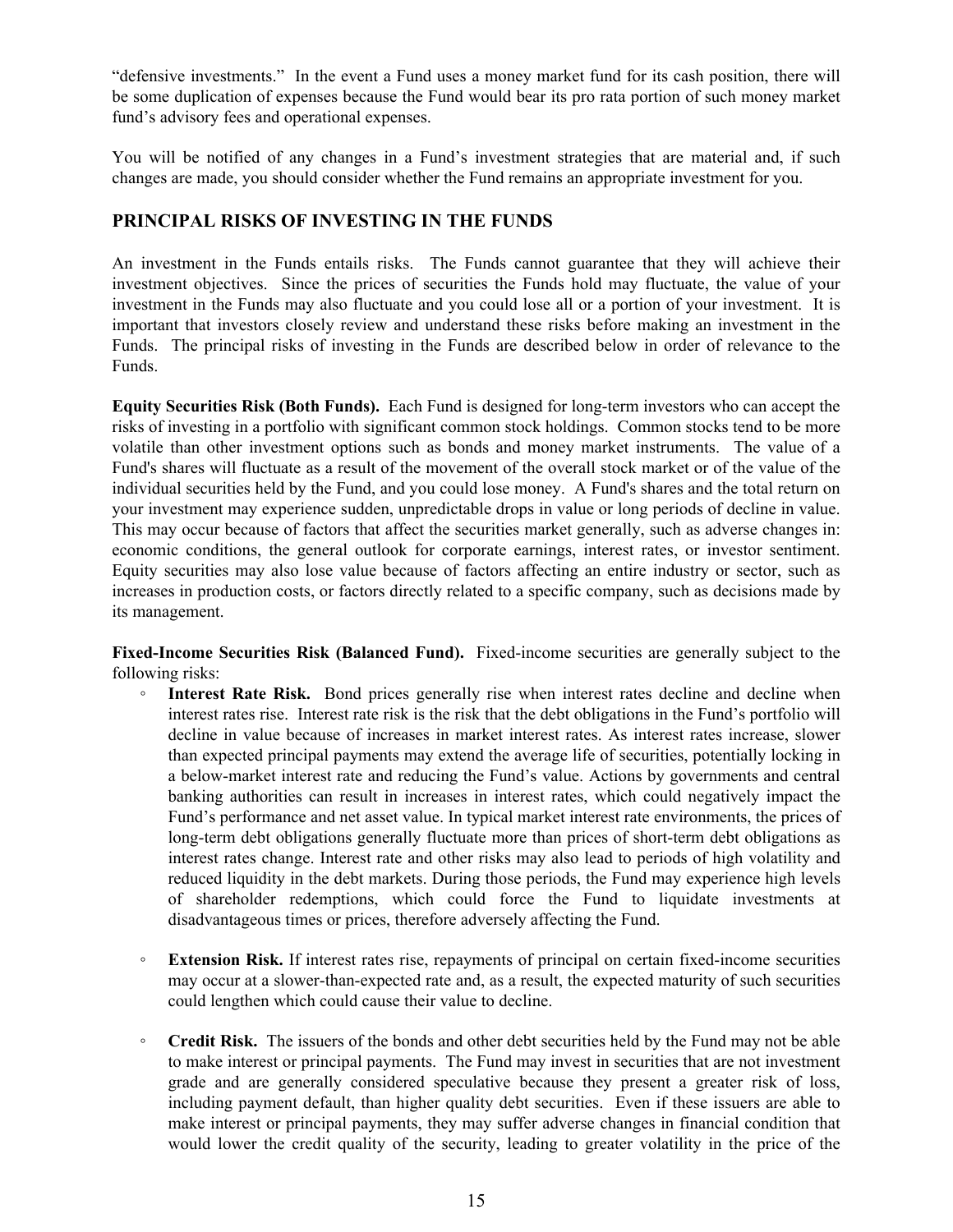security. If an issuer does not make interest or principal payments on a security when those payments are due (i.e., defaults), it potentially can reduce the Fund's income or ability to recover amounts due and may reduce the value of the debt security, sometimes dramatically.

◦ **Prepayment Risk.** Issuers of securities held by the Fund may be able to prepay principal due on these securities, particularly during periods of declining interest rates, and the Fund may have to invest the proceeds in lower-yielding securities. Securities subject to prepayment risk generally offer less potential for gains when interest rates decline, and may offer a greater potential for loss when interest rates rise. Rising interest rates may cause prepayments to occur at a slower than expected rate thereby increasing the duration of the security and making the security more sensitive to interest rate changes.

**Growth Style Investment Risk (Equity Fund).** Growth stocks can perform differently from the market as a whole and from other types of stocks. Growth stocks may be designated as such and purchased based on the premise that the market will eventually reward a given company's long-term earnings growth with a higher stock price when that company's earnings grow faster than both inflation and the economy in general. Thus, a growth style investment strategy attempts to identify companies whose earnings may grow or are growing at a faster rate than inflation and the economy. While growth stocks may react differently to issuer, political, market and economic developments than the market as a whole and other types of stocks by rising in price in certain environments, growth stocks also tend to be sensitive to changes in the earnings of their underlying companies and more volatile than other types of stocks, particularly over the short term. During periods of adverse economic and market conditions, the stock prices of growth stocks may fall despite favorable earnings trends.

**Management Risk (Both Funds).** Management risk describes a Fund's ability to meet its investment objective based on the Adviser's success or failure to implement investment strategies for the Fund. The value of your investment in a Fund is subject to the effectiveness of the Adviser's research, analysis and asset allocation among portfolio securities. If the Adviser's investment strategies do not produce the expected results, your investment could be diminished or even lost.

## *The remaining risks are considered "principal risks" of investing in the Funds, regardless of the order which they appear.*

**General Market Risk (Both Funds).** Events in the financial markets and economy may cause volatility and uncertainty and adversely affect performance. Such adverse effect on performance could include a decline in the value and liquidity of securities held by a Fund, unusually high and unanticipated levels of redemptions, an increase in portfolio turnover, a decrease in NAV, and an increase in Fund expenses. It may also be unusually difficult to identify both investment risks and opportunities, in which case investment goals may not be met. Market events may affect a single issuer, industry, sector, or the market as a whole. In addition, because of interdependencies between markets, events in one market may adversely impact markets or issuers in which a Fund invests in unforeseen ways. Traditionally liquid investments may experience periods of diminished liquidity. During a general downturn in the financial markets, multiple asset classes may decline in value and a Fund may lose value, regardless of the individual results of the securities and other instruments in which the Fund invests. It is impossible to predict whether or for how long such market events will continue, particularly if they are unprecedented, unforeseen or widespread events or conditions. Therefore, it is important to understand that the value of your investment may fall, sometimes sharply and for extended periods, and you could lose money. Governmental and regulatory actions, including tax law changes, may also impair portfolio management and have unexpected or adverse consequences on particular markets, strategies, or investments. In addition, unexpected events and their aftermaths, such as the spread of deadly diseases; natural, environmental or man-made disasters; financial, political or social disruptions; terrorism and war, and other tragedies or catastrophes, can cause investor fear and panic, which can adversely affect the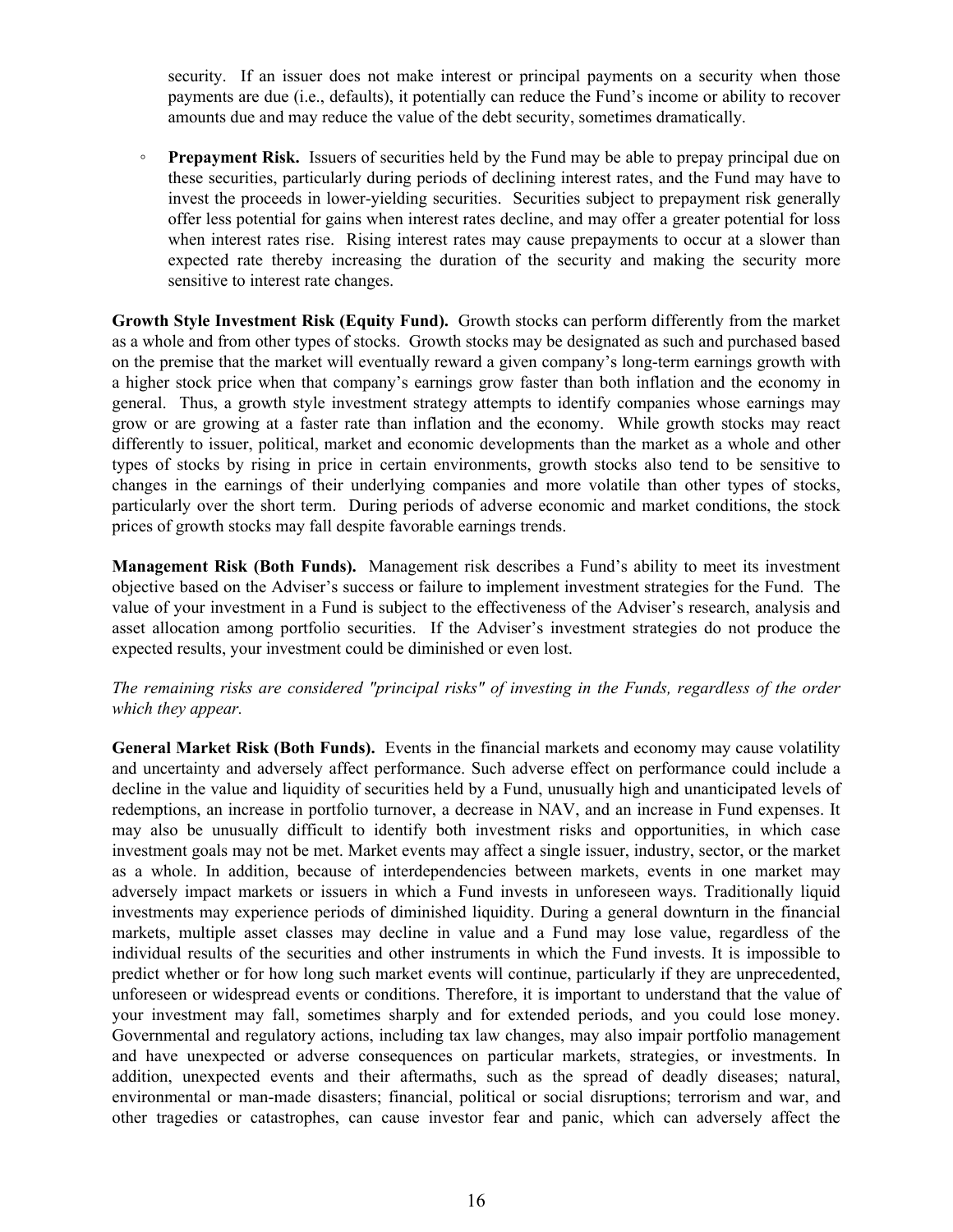economies of many companies, sectors, nations, regions and the markets in general, in ways that cannot necessarily be foreseen.

**Large-Sized Companies Risk (Both Funds).** The stocks of larger companies may underperform relative to those of small and mid-sized companies. Larger, more established companies may be unable to respond quickly to new competitive challenges, such as changes in technology and consumer tastes. Many larger companies may not be able to attain the high growth rate of successful smaller companies, especially during extended periods of economic expansion.

**Small- and Medium-Sized Companies Risk (Both Funds).** Investing in securities of small- and medium-sized companies may involve greater volatility and has historically been subject to greater investment risk than investing in larger and more established companies because small- and mediumsized companies can be subject to more abrupt or erratic share price changes than larger, more established companies. Small companies may have limited product lines, markets or financial resources, and their management may be dependent on a limited number of key individuals. Securities of such companies may have limited market liquidity and their prices may be more volatile. You should expect that each Fund's shares will be more volatile than a fund that invests exclusively in large-capitalization companies. Small and mid-sized companies may have no or relatively short operating histories, or be newly formed public companies. Some of these companies have aggressive capital structures, including high debt levels, or are involved in rapidly growing or changing industries and/or new technologies, which pose additional risks.

**High Yield Securities ("Junk Bond") Risk (Balanced Fund).** Fixed-income securities receiving the lowest investment grade rating may have speculative characteristics and compared to higher-grade securities, may have a weakened capacity to make principal and interest payments in economic conditions or other circumstances. High yield, high-risk and lower-rated securities are subject to additional risk factors, such as increased possibility of default, decreased liquidity and fluctuations in value due to public perception of the issuer of such securities. These bonds are almost always uncollateralized and may be subordinate to other debt that an issuer may have outstanding.

**ADR Risk (Equity Fund).** The Equity Fund may invest in ADRs, which are securities representing securities of foreign issuers. Generally, ADRs, in registered form, are denominated in U.S. dollars and are designed for use in the U.S. securities markets. ADRs are receipts typically issued by a U.S. bank or trust company evidencing ownership of the underlying securities. For purposes of the Equity Fund's investment policies, ADRs are deemed to have the same classification as the underlying securities they represent. Thus, an ADR representing ownership of common stock will be treated as common stock. ADRs may not track the price of the underlying foreign securities on which they are based, and their value may change materially at times when U.S. markets are not open for trading.

**IPO Risk (Equity Fund).** IPO share prices can be volatile and fluctuate considerably due to factors such as the absence of a prior public market, unseasoned trading, a limited number of shares available for trading and limited operating history and/or information about the issuer. The purchase of IPO shares may involve high transaction costs. IPO shares are subject to market risk and liquidity risk. In addition, the limited number of shares available for trading in some IPOs may also make it more difficult for the Equity Fund to buy or sell significant amounts of those shares without an unfavorable impact on the prevailing prices. In addition, some companies initially offering their shares publicly are involved in relatively new industries or lines of business, which may not be widely understood by investors. Some of the companies involved in new industries may be regarded as developmental stage companies, without revenues or operating income or the near-term prospects of them. Many IPOs are by small- or micro-cap companies that are undercapitalized.

**Sector Emphasis Risk (Both Funds).** The Funds, from time to time, may invest 25% or more of its assets in one or more sectors subjecting them to sector emphasis risk. This is the risk that a Fund is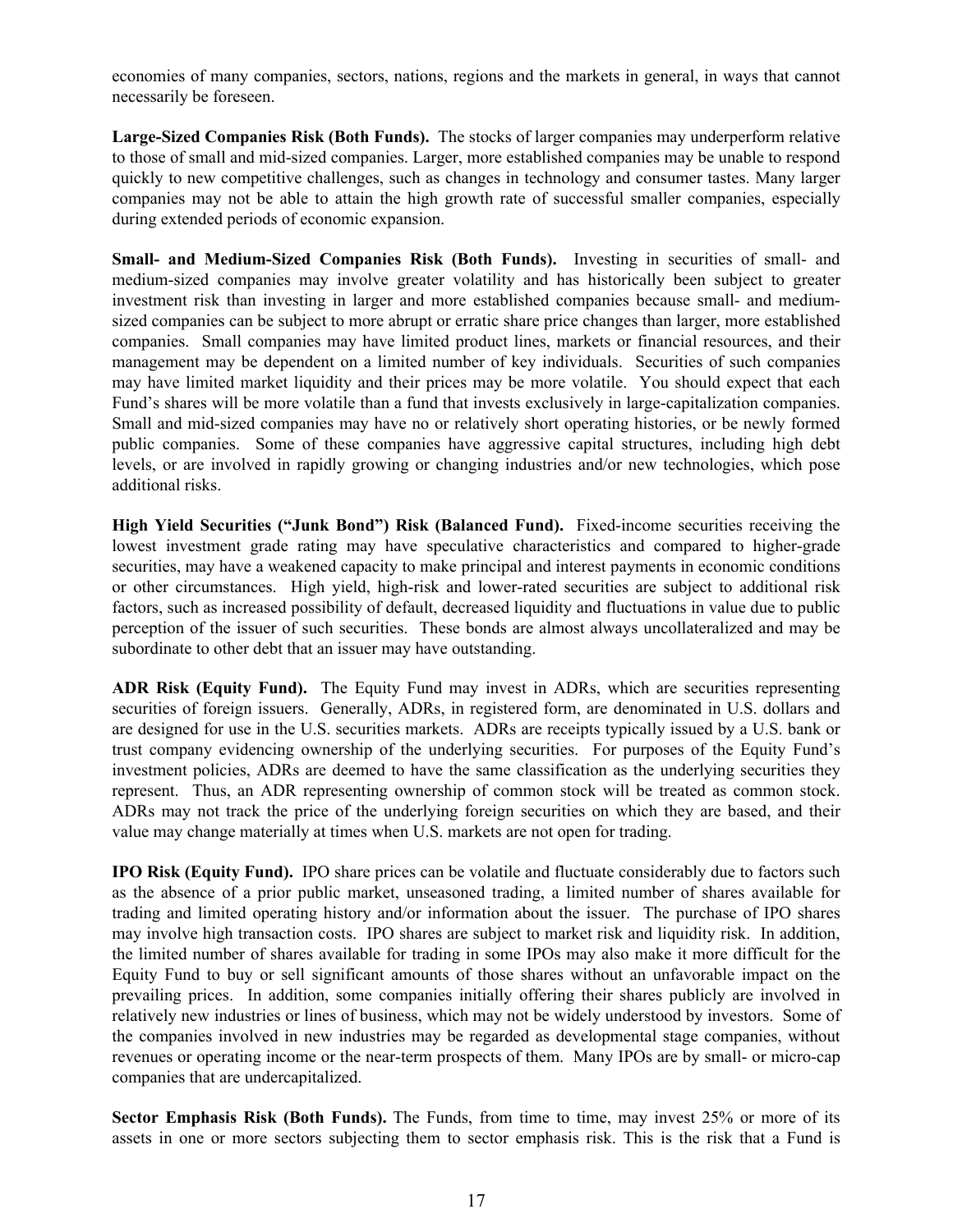<span id="page-17-0"></span>subject to greater risk of loss as a result of adverse economic, business or other developments affecting a specific sector a Fund has a focused position in, than if its investments were diversified across a greater number of industry sectors. Sectors possess particular risks that may not affect other sectors.

**Securities Lending Risk (Both Funds).** There are certain risks associated with securities lending, including the risk that when lending portfolio securities, the securities may not be available to the Funds on a timely basis and the Funds may, therefore, lose the opportunity to sell the securities at a desirable price. When the Funds loan their portfolio securities, they will receive collateral consisting of cash or cash equivalents, securities issued or guaranteed by the U.S. government or one of their agencies or instrumentalities, an irrevocable bank letter of credit, or any combination thereof. Nevertheless, the Funds risk a delay in the recovery of the loaned securities, or even the loss of rights in the collateral deposited by the borrower if the borrower should fail financially. In addition, any investments made with the collateral received are subject to the risks associated with such investments. If such investments lose value, the Funds will have to cover the loss when repaying the collateral.

## **Who may want to invest in the Funds?**

The Balanced Fund may be appropriate for investors who:

- Can accept the risks of investing in a portfolio with both significant common stock and fixed-income holdings; and/or
- Are pursuing a long-term goal such as retirement.

The Equity Fund may be appropriate for investors who:

- Can accept the risks of investing in a portfolio with significant common stock holdings; and/or
- Are pursuing a long-term goal such as retirement.

## **PORTFOLIO HOLDINGS INFORMATION**

A description of each Fund's policies and procedures with respect to disclosure of its portfolio holdings is available in the Funds' Statement of Additional Information ("SAI") and on the Funds' website at www.villere.com.

## **INVESTMENT ADVISER**

St. Denis J. Villere & Company, LLC is the investment adviser to the Funds. The Adviser is located at 601 Poydras Street, Suite 1808, New Orleans, Louisiana 70130. The Adviser was founded in 1911 and provides investment advisory services to individual and institutional clients and investment companies. As of September 30, 2021, the Adviser had assets under management of approximately \$2 billion. The Adviser provides the Funds with advice on buying and selling securities. The Adviser also furnishes the Funds with office space and certain administrative services and provides most of the personnel needed by the Funds. Under the investment advisory agreement, the Funds pay the Adviser a management fee for its investment advisory services, calculated daily and payable monthly equal to 0.75% of each Fund's average daily net assets. For the fiscal year ended August 31, 2021, the Adviser received net advisory fees of 0.75% of the Balanced Fund's average daily net assets, and 0.75% of the Equity Fund's average daily net assets.

A discussion regarding the basis for the Board's approval of each Fund's investment advisory agreement with the Adviser is available in the Funds' Annual Report to Shareholders for the most recent period ended August 31.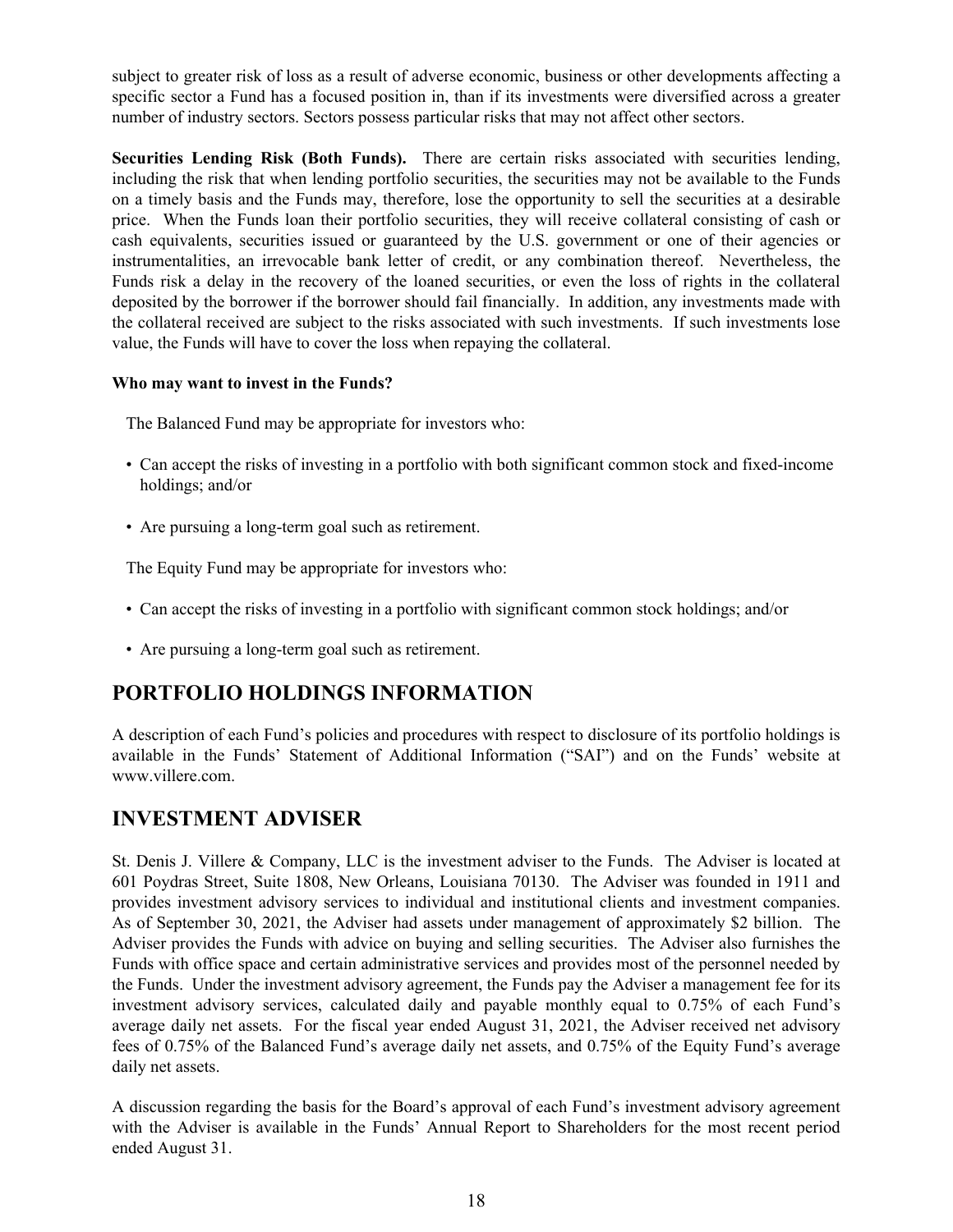#### <span id="page-18-0"></span>**PORTFOLIO MANAGERS**

Mr. George V. Young is a member of the Adviser and serves as a portfolio manager to the Funds. As a portfolio manager, Mr. Young is responsible for the day-to-day management of each Fund's portfolio. Mr. Young graduated from the University of Virginia with a B.A. in English in 1980. He has managed investment advisory accounts for the Adviser since 1986. Mr. Young is the nephew of St. Denis Villere, and the cousin of St. Denis Villere III and Lamar G. Villere, each of whom is a member of the Adviser. Mr. Young has managed the Balanced Fund since its inception in 1999 and the Equity Fund since its inception in 2013.

Mr. St. Denis J. ("Sandy") Villere, III is a member of the Adviser and serves as a portfolio manager to the Funds. As a portfolio manager, Mr. Villere is responsible for the day-to-day management of each Fund's portfolio. Mr. Villere received a business degree from Southern Methodist University in 1997. He was an institutional research analyst and equity salesman with Gerard Klauer Mattison, a Wall Street institutional equity research firm, for two years before coming to Villere  $\&$  Co. He is a member of the CFA Institute. Mr. Villere is the son of St. Denis Villere and the cousin of George V. Young and Lamar G. Villere, each of whom is a member of the Adviser. Mr. Villere has managed the Balanced Fund since its inception in 1999 and the Equity Fund since its inception in 2013.

Mr. Lamar G. Villere is a member of the Adviser and serves as a co-portfolio manager to the Funds. As a co-portfolio manager, Mr. Villere is responsible for the day-to-day management of each Fund's portfolio. Mr. Villere graduated from Washington & Lee University with a B.A. in Journalism and Mass Communications in 1997 and from Vanderbilt University in 2002 with an M.B.A. Mr. Villere received the designation of Chartered Financial Analyst in 2004. Most recently, Mr. Villere was head of Private Equity, Tennessee Pension. Other experience was head of Alternatives, Illinois Teachers' Pension and as an equity analyst at Morgan Keegan & Co. Mr. Villere is the nephew of St. Denis J. Villere, and cousin of George V. Young and St. Denis J. Villere III, each of whom is a member of the Adviser. Mr. Villere has managed the Funds since 2013.

The SAI provides additional information about the portfolio managers' compensation, other accounts they manage and their ownership of shares in the Funds.

## **SHAREHOLDER INFORMATION**

## **PRICING OF FUND SHARES**

A Fund's share price is known as its net asset value ("NAV"). The NAV per share is determined by dividing the value of a Fund's securities, cash and other assets, minus all liabilities, by the number of shares outstanding (assets – liabilities / number of shares = NAV). The NAV takes into account the expenses and fees of a Fund, including management, administration and other fees, which are accrued daily. A Fund's share price is calculated as of the close of regular trading (generally 4:00 p.m., Eastern time) on each day that the New York Stock Exchange ("NYSE") is open for business.

All shareholder transaction orders received in good order (as described below under "How to Purchase Shares") by U.S. Bancorp Fund Services, LLC, doing business as U.S. Bank Global Fund Services ("Transfer Agent"), the Funds' transfer agent, or an authorized financial intermediary by 4:00 p.m., Eastern time will be processed at that day's NAV. Transaction orders received after 4:00 p.m., Eastern time will receive the next day's NAV. A Fund's NAV, however, may be calculated earlier if trading on the NYSE is restricted or as permitted by the SEC. A Fund does not determine the NAV of its shares on any day when the NYSE is not open for trading, such as weekends and certain national holidays as disclosed in the SAI (even if there is sufficient trading in its portfolio securities on such days to materially affect the NAV per share). Fair value determinations may be made as described below under procedures adopted by the Board.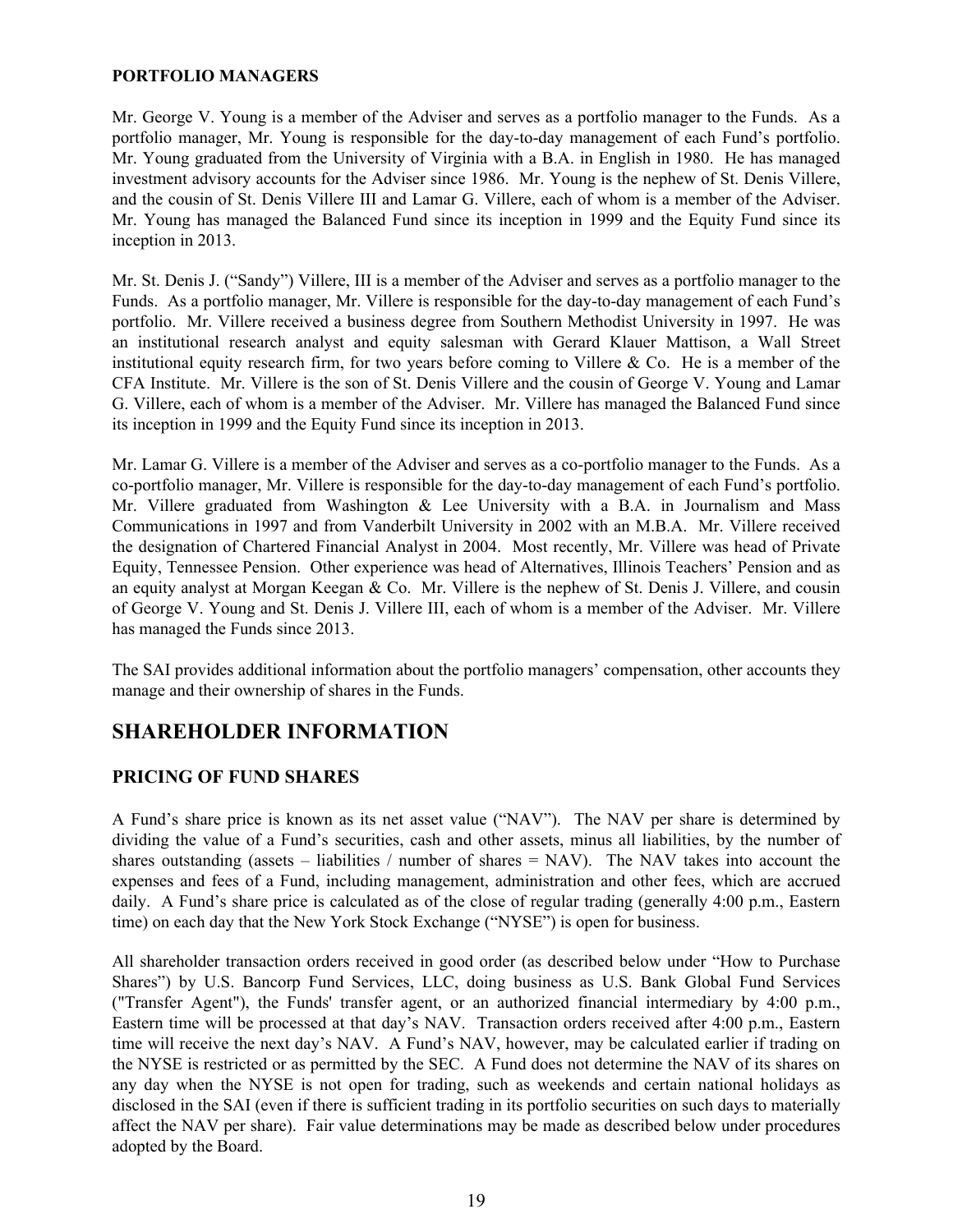## **FAIR VALUE PRICING**

Occasionally, reliable market quotations are not readily available or there may be events affecting the value of foreign securities or other securities held by a Fund that occur when regular trading on foreign or other exchanges is closed, but before trading on the NYSE is closed. Fair value determinations are then made in good faith in accordance with procedures adopted by the Board. Generally, the fair value of a portfolio security or other asset shall be the amount that the owner of the security or asset might reasonably expect to receive upon its current sale. The net asset value of the Fund's shares may change on days when shareholders will not be able to purchase or redeem the Fund's shares.

Attempts to determine the fair value of securities introduce an element of subjectivity to the pricing of securities. As a result, the price of a security determined through fair valuation techniques may differ from the price quoted or published by other sources and may not accurately reflect the market value of the security when trading resumes. If a reliable market quotation becomes available for a security formerly valued through fair valuation techniques, a Fund compares the new market quotation to the fair value price to evaluate the effectiveness of its fair valuation determination. If any significant discrepancies are found, the Trust may adjust its fair valuation procedures.

## **HOW TO PURCHASE SHARES**

You may open a Fund account with a minimum initial investment as listed in the table below.

|                                            | <b>To Open Your Account</b> | <b>To Add to Your Account</b> |
|--------------------------------------------|-----------------------------|-------------------------------|
| <b>Regular Accounts</b>                    | \$2,000                     | \$500                         |
| <b>Retirement or Tax-Deferred Accounts</b> | \$2,000                     | \$500                         |
| <b>Automatic Investment Plans</b>          | \$2,000                     | \$100                         |

You may purchase shares of a Fund by completing an account application. Your order will not be accepted until the completed account application is received by the Transfer Agent. Shares are purchased at the NAV next determined after the Transfer Agent receives your order in good order. "Good order" means that your purchase request includes: (1) the name of the Fund, (2) the dollar amount of shares to be purchased, (3) your purchase application or investment stub, and (4) a check payable to Villere Funds. Account applications will not be accepted unless they are accompanied by payment in U.S. dollars, drawn on a U.S. financial institution. The Funds will not accept payment in cash or money orders. In addition, to prevent check fraud, the Funds will not accept third party checks, Treasury checks, credit card checks, traveler's checks or starter checks for the purchase of shares. The Funds are unable to accept post-dated checks or any conditional order or payment. If any payment is returned for any reason, a \$25 fee will be assessed against your account. You will also be responsible for any losses suffered by a Fund as a result. The Funds do not issue share certificates. The Funds reserve the right to reject any purchase in whole or in part. These minimums can be changed or waived by the Adviser (or in certain cases, Trust Officers) at any time.

Shares of the Funds are not registered for sale outside of the United States. The Funds generally do not sell shares to investors residing outside the United States, even if they are United States citizens or lawful permanent residents, except to investors with United States military APO or FPO addresses.

## **USA PATRIOT ACT**

The USA PATRIOT Act of 2001 requires financial institutions, including the Funds, to adopt certain policies and programs to prevent money laundering activities, including procedures to verify the identity of customers opening new accounts. When completing a new account application, you will be required to supply the applicable Fund with your full name, date of birth, social security number and permanent street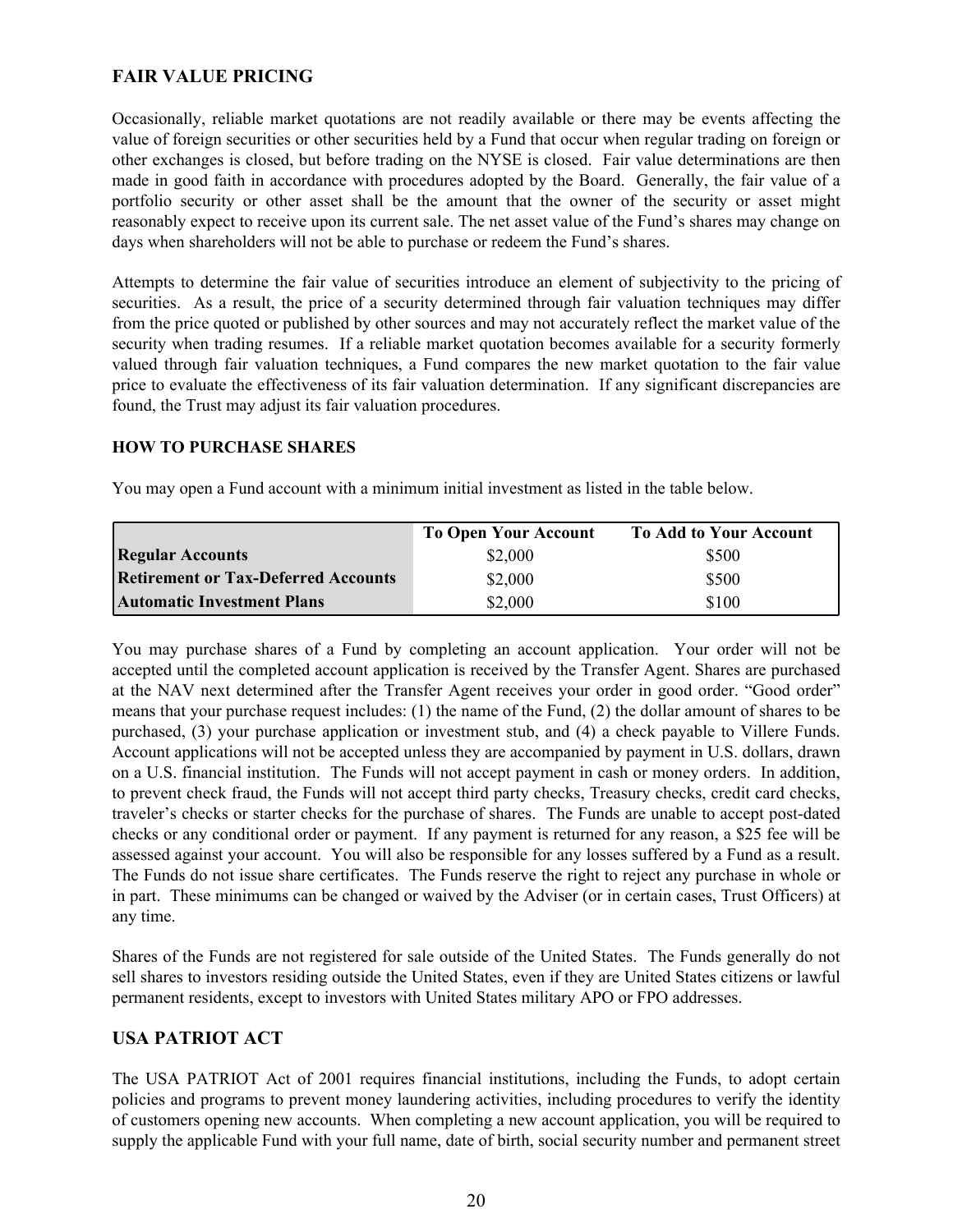address to assist the Fund in verifying your identity. If you are opening the account in the name of a legal entity (e.g., partnership, limited liability company, business trust, corporation, etc.), you must also supply the identity of the beneficial owners. Mailing addresses containing only a P.O. Box will not be accepted. Until such verification is made, a Fund may temporarily limit transactions or close an account if it is unable to verify a shareholder's identity. As required by law, a Fund may employ various procedures, such as comparing the information to fraud databases or requesting additional information or documentation from you, to ensure that the information supplied by you is correct.

If a Fund does not have a reasonable belief of the identity of a shareholder, the account application will be rejected or you will not be allowed to perform a transaction on the account until such information is received. In the unlikely event that the Transfer Agent is unable to verify your identity, the Fund reserves the right to redeem your account at the current day's NAV.

## **BY MAIL**

To purchase a Fund's shares by mail, simply complete an account application and mail it, along with a check made payable to "Villere Funds" to the address below.

*Regular Mail* Villere Funds c/o U.S. Bank Global Fund Services P.O. Box 701 Milwaukee, WI 53201-0701 *Overnight Delivery* Villere Funds c/o U.S. Bank Global Fund Services 615 E. Michigan Street, Third Floor Milwaukee, WI 53202-5207

*NOTE: The Funds do not consider the U.S. Postal Service or other independent delivery services to be its agents. Therefore, deposit in the mail or with such services, or receipt at the Transfer Agent's post office box, of purchase orders or redemption requests does not constitute receipt by the transfer agent of the Funds. Receipt of purchase orders or redemption requests is based on when the order is received at the Transfer Agent's offices.* 

If you are making a subsequent purchase, complete the stub included with your transaction confirmation or account statement and mail it together with a check made payable to the applicable Fund to the Transfer Agent at the address noted above. You should write your account number on the check. If you do not have the stub from your account statement, include your name, address and account number on a separate piece of paper.

## **BY TELEPHONE**

If your signed account application has been received by a Fund, and unless you declined telephone privileges, you may purchase additional shares of a Fund by calling toll free at 1-866-209-1129. Telephone purchases are subject to a Fund's minimum of \$500 for additions to your account. Telephone orders will be accepted via electronic funds transfer from your pre-designated bank account through the Automated Clearing House ("ACH") network. You must have banking information established on your account prior to making a purchase by telephone and your account must be open for at least 7 business days prior to the first telephone purchase. Only bank accounts held at domestic institutions that are ACH members may be used for telephone transactions. If your order is received prior to 4:00 p.m., Eastern time, shares will be purchased at the NAV next calculated on a day the NYSE is open. For security reasons, requests by telephone will be recorded. Once a telephone transaction has been placed, it cannot be cancelled or modified after the close of regular trading on the NYSE (generally, 4:00 p.m., Eastern time). During periods of high market activity, you may encounter higher than usual wait times. Please allow sufficient time to ensure that you will be able to complete your telephone transaction prior to market close. If you are unable to contact a Fund by telephone, you may make your request in writing.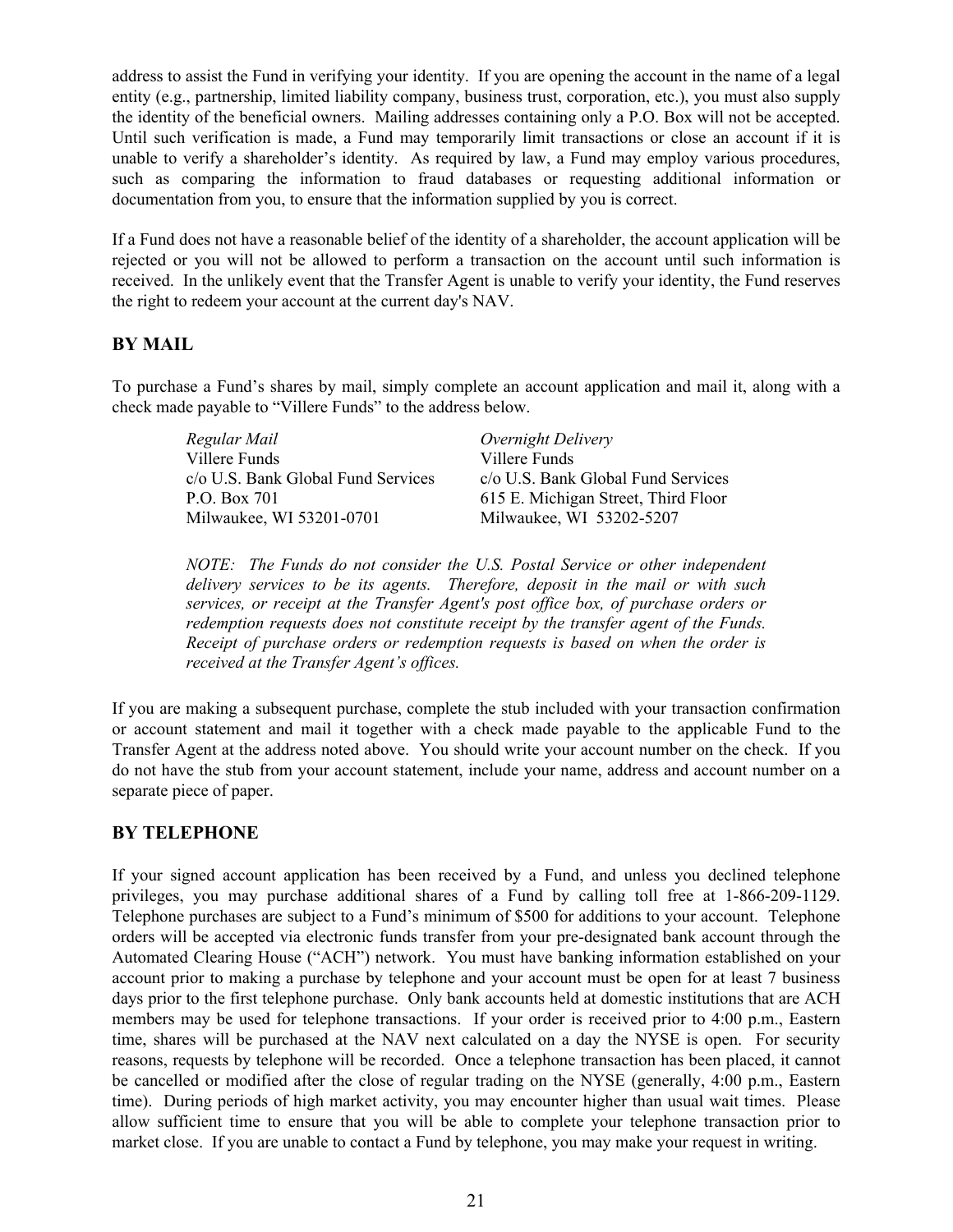## **BY WIRE**

## Initial Investment

If you are making an initial investment in a Fund, before you wire funds, please contact the Transfer Agent by phone to make arrangements with a customer service representative to submit your completed account application via mail, overnight delivery or facsimile. Upon receipt of your completed account application, your account will be established and a service representative will contact you to provide your new account number and wiring instructions. If you do not receive this information within one business day, you may call the Transfer Agent at 1-866-209-1129.

Once your account has been established, you may then contact your bank to initiate the wire using the instructions you were given. Prior to sending the wire, please call the Funds at 1-866-209-1129 to advise of your wire to ensure proper credit upon receipt. Your bank must include the name of the applicable Fund, your name and your account number so that it can be correctly applied. Your bank should immediately transmit available funds by wire using the instructions you were given.

## Subsequent Investment

If you are making a subsequent purchase, your bank should wire funds as indicated below. Prior to each wire purchase, please call the Transfer Agent at 1-866-209-1129 to advise the Transfer Agent of your intent to wire funds. This will ensure prompt and accurate credit upon receipt of you wire. It is essential that your bank include the name of the applicable Fund and your name and account number in all wire instructions. If you have questions about how to invest by wire, you may call the Transfer Agent at 1-866-209-1129. Your bank may charge you a fee for sending a wire to a Fund.

Your bank should transmit funds by wire to:

U.S. Bank N.A. 777 E. Wisconsin Avenue Milwaukee, WI 53202-5207 ABA #075000022 Credit: U.S. Bancorp Fund Services, LLC A/C #112-952-137 Further Credit: Villere Funds Shareholder Registration Shareholder Account Number

Wired funds must be received prior to 4:00 p.m., Eastern time, to be eligible for same day pricing. Neither the Funds nor U.S. Bank N.A., the Funds' custodian, is responsible for the consequences of delays resulting from the banking or Federal Reserve wire system or from incomplete wiring instructions. If you have questions about how to invest by wire, you may call the Funds.

## **THROUGH A FINANCIAL INTERMEDIARY**

You may buy and sell shares of the Funds through certain financial intermediaries and their agents that have made arrangements with the Adviser and are authorized to buy and sell shares of the Funds (collectively, "Financial Intermediaries"). Financial Intermediaries may have different investment minimum requirements than those outlined in this prospectus. Additionally, Financial Intermediaries may aggregate several customer accounts to accumulate the requisite initial investment minimum. Please consult your Financial Intermediary for their account policies. Your order will be priced at the applicable Fund's NAV next computed after it is received by a Financial Intermediary. A Financial Intermediary may hold your shares in an omnibus account in the Financial Intermediary's name and the Financial Intermediary may maintain your individual ownership records. The Funds may pay the Financial Intermediary for maintaining individual ownership records as well as providing other shareholder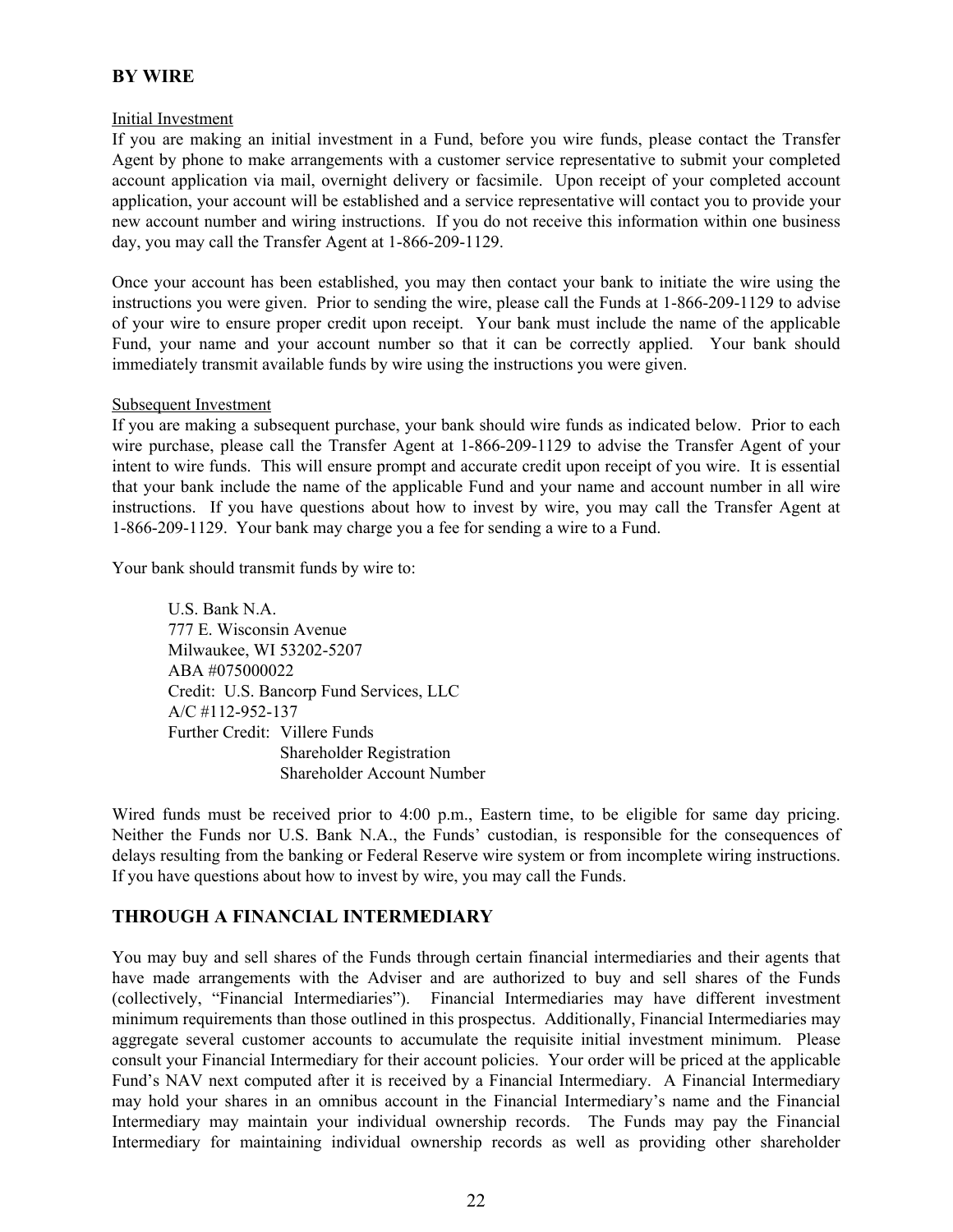services. Financial intermediaries may charge fees for the services they provide to you in connection with processing your transaction order or maintaining your account with them. Financial Intermediaries are responsible for placing your order correctly and promptly with a Fund, forwarding payment promptly, as well as ensuring that you receive copies of the Funds' Prospectus. If you transmit your order to these Financial Intermediaries before the close of regular trading (generally 4:00 p.m., Eastern time) on a day that the NYSE is open for business, your order will be priced at the applicable Fund's NAV next computed after it is received by the Financial Intermediary. The Fund will be deemed to have received a purchase or redemption order when an authorized broker or, if applicable, a broker's authorized designee, receives the order. Investors should check with their Financial Intermediary to determine if it is subject to these arrangements.

## **AUTOMATIC INVESTMENT PLAN**

For your convenience, the Funds offer an Automatic Investment Plan ("AIP"). Under the AIP, after your initial minimum investment, you authorize a Fund to withdraw the amount you wish to invest from your personal bank account on a monthly basis. Each AIP investment must be \$100 or greater. If you wish to participate in the AIP, complete the "Automatic Investment Plan" section on the account application or call the Funds at 1-866-209-1129 for instructions. In order to participate in the AIP, your bank or financial institution must be a member of the ACH network. A Fund may terminate or modify this privilege at any time. You may change your investment amount or terminate your participation in the AIP by notifying the Transfer Agent by telephone or in writing at least 5 days prior to the next withdrawal. If you liquidate your account, your AIP will be discontinued. A \$25 fee will be imposed if your AIP transaction is returned.

The AIP is a method of using dollar cost averaging as an investment strategy that involves investing a fixed amount of money at regular time intervals. However, a program of regular investment cannot ensure a profit or protect against a loss as a result of declining markets. By continually investing the same amount, you will be purchasing more shares when the price is low and fewer shares when the price is high. Please call 1-866-209-1129 for additional information regarding the Funds' AIP.

## **RETIREMENT PLANS**

You may invest in a Fund by establishing a tax-sheltered IRA. The Funds offer Traditional, Roth, SIMPLE and SEP IRAs. You may obtain information about opening an IRA account by calling the Transfer Agent at 1-866-209-1129. If you wish to open a Keogh, Section 403(b) or other retirement plan, please contact your Financial Intermediary.

## **HOW TO SELL SHARES**

In general, orders to sell or "redeem" shares can be placed directly with the Transfer Agent; however, if you purchased your shares through a Financial Intermediary, your redemption order must be placed with this same authorized intermediary. You may redeem (sell) part or all of your Fund shares at the next determined NAV after a Fund receives your order. You should request your redemption prior to the close of the NYSE, generally 4:00 p.m., Eastern time, to obtain that day's closing NAV. Redemption requests received after the close of the NYSE will be treated as though received on the next business day.

## **BY MAIL**

You may redeem your shares by simply sending a written request to the Transfer Agent. Please provide the applicable Fund's name, your account number and state the number of shares or dollar amount you would like redeemed. The letter should be signed by all shareholders whose names appear on the account registration. Please have the signature(s) guaranteed, if applicable. (Please see "Account and Transaction Policies" below). Redemption requests will not become effective until all documents have been received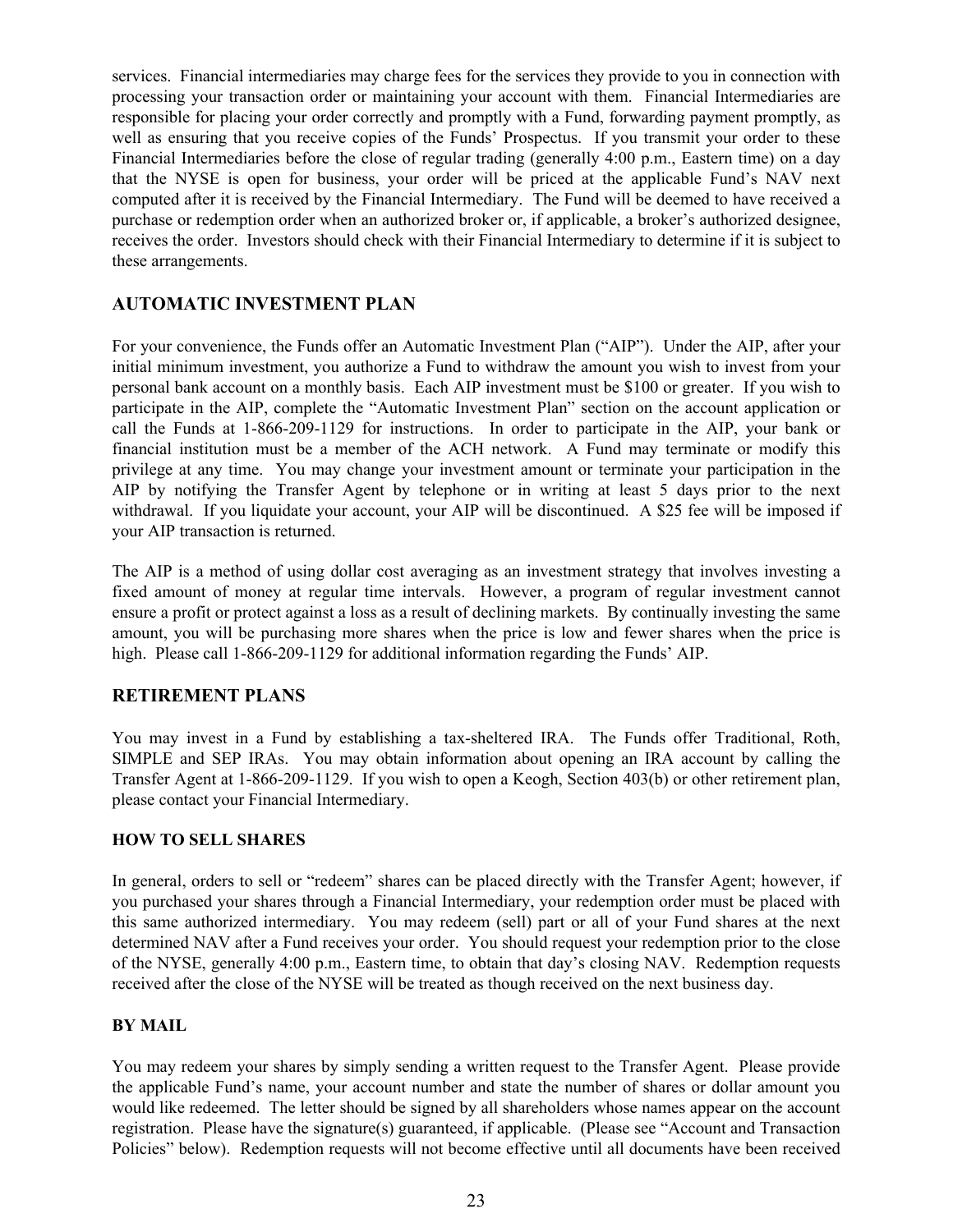in good order by the Transfer Agent. "Good order" means your redemption request includes: (1) the name of the Fund, (2) the number of shares or dollar amount to be redeemed, (3) the account number and (4) signatures by all of the shareholders whose names appear on the account registration. Additional documents may be required for certain types of shareholders, such as corporations, partnerships, executors, trustees, administrators or guardians (i.e., corporate resolutions, or trust documents indicating proper authorization). Shareholders should contact the Transfer Agent for further information concerning documentation required for redemption of Fund shares.

Shareholders who have an IRA or other retirement plan must indicate on their redemption request whether to withhold federal income tax. Redemption requests failing to indicate an election not to have tax withheld will generally be subject to a 10% withholding tax.

You should send your redemption request to:

| Regular Mail                       | Overnight Delivery                  |
|------------------------------------|-------------------------------------|
| Villere Funds                      | Villere Funds                       |
| c/o U.S. Bank Global Fund Services | c/o U.S. Bank Global Fund Services  |
| P.O. Box 701                       | 615 E. Michigan Street, Third Floor |
| Milwaukee, WI 53201-0701           | Milwaukee, WI 53202-5207            |

*NOTE: The Funds do not consider the U.S. Postal Service or other independent delivery services to be its agents. Therefore, deposit in the mail or with such services, or receipt at the Transfer Agent's post office box, of purchase orders or redemption requests does not constitute receipt by the transfer agent of the Funds. Receipt of purchase orders or redemption requests is based on when the order is received at the Transfer Agent's offices.* 

## **BY TELEPHONE OR BY WIRE**

Unless you declined telephone privileges you may redeem up to \$100,000 in shares by calling the Transfer Agent at 1-866-209-1129 prior to the close of trading on the NYSE, generally 4:00 p.m., Eastern time. Retirement account investors will be asked whether or not to withhold taxes from any distribution. Once a telephone transaction has been placed, it cannot be cancelled or modified after the close of regular trading on the NYSE (generally, 4:00 p.m., Eastern time). During periods of high market activity, you may encounter higher than usual wait times. Please allow sufficient time to ensure that you will be able to complete your telephone transaction prior to market close. You may also make your redemption request in writing.

Per your request, redemption proceeds may be wired or may be sent by electronic funds transfer via the ACH network to your pre-designated bank account. The minimum amount that may be wired is \$1,000. There is a \$15 wire charge per wire which will be deducted from your account balance on dollar specific trades and from the proceeds on complete redemptions and share specific trades. You will not incur any charge when proceeds are sent via the ACH network; however, most ACH transfers require two days for your bank account to receive credit. Telephone redemptions cannot be made if you notify the Transfer Agent of a change of address within 30 days before the redemption request.

Prior to executing instructions received to redeem shares by telephone, the Transfer Agent will use procedures to confirm that the telephone instructions are genuine. For security reasons, requests by telephone will be recorded and the caller may be asked to identify certain personal identification information for verification purposes. If the Funds and the Transfer Agent follow these procedures, they will not be liable for any loss, expense or cost arising out of any telephone redemption request that is reasonably believed to be genuine. This includes any fraudulent or unauthorized request. If an account has more than one owner or authorized person, the Funds will accept telephone instructions from any one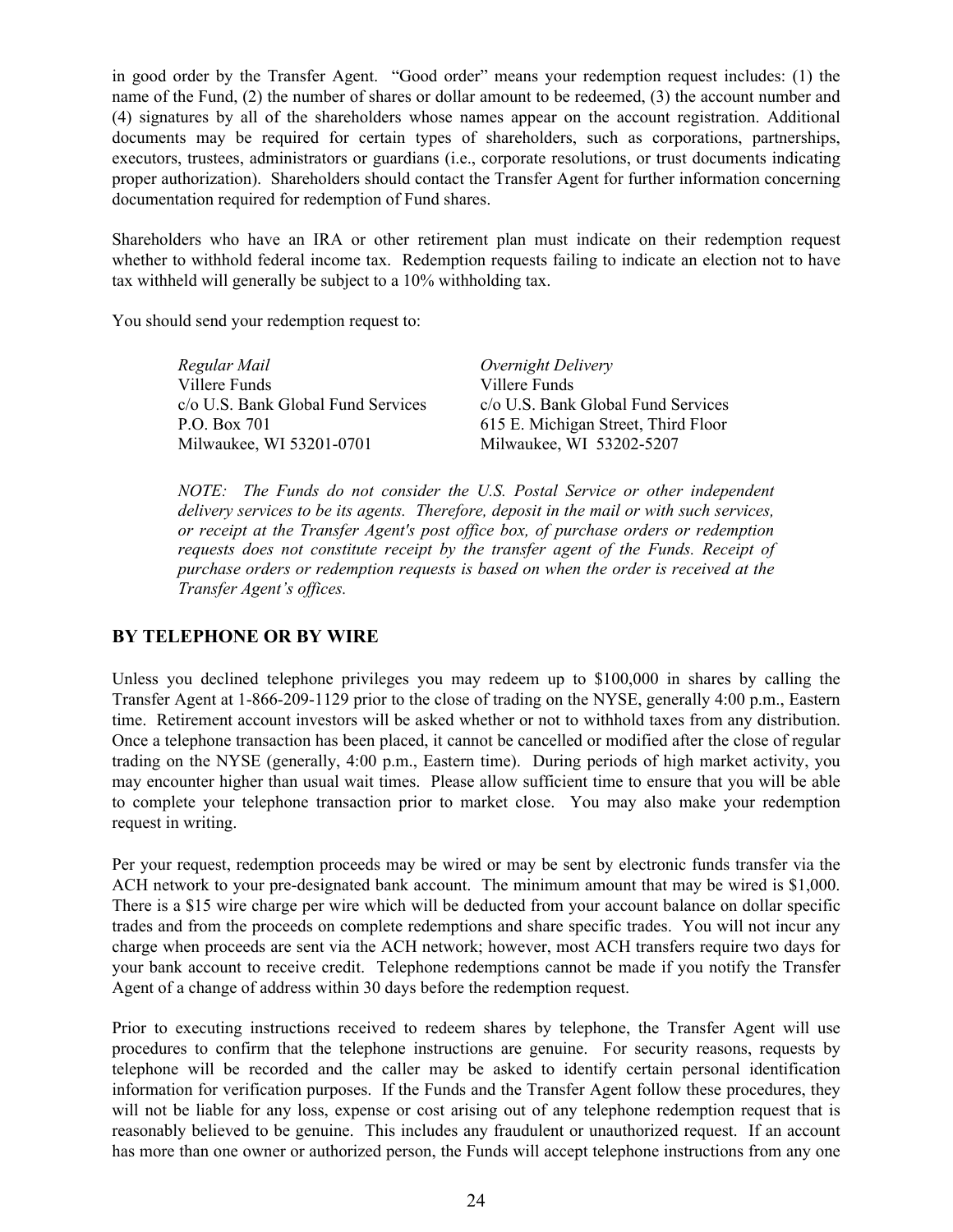owner or authorized person. The Funds may change, modify or terminate these privileges at any time upon at least a 60-day notice to shareholders.

## **THROUGH A FINANCIAL INTERMEDIARY**

You may redeem Fund shares through your Financial Intermediary. Redemptions made through a Financial Intermediary may be subject to procedures established by that institution. Your Financial Intermediary is responsible for sending your order to the applicable Fund and for crediting your account with the proceeds. For redemption through Financial Intermediaries, orders will be processed at the NAV per share next effective after receipt of the order. Please keep in mind that your Financial Intermediary may charge additional fees for its services.

## **SYSTEMATIC WITHDRAWAL PROGRAM**

As another convenience, you may redeem your Fund shares through the Systematic Withdrawal Program ("SWP"). Under the SWP, shareholders or their Financial Intermediaries may request that a payment drawn in a predetermined amount be sent to them on a monthly, quarterly, or annual basis. In order to participate in the SWP, your account balance must be at least \$10,000 and each withdrawal amount must be for a minimum of \$100. If you elect this method of redemption, the Transfer Agent will send a check directly to your address of record or will send the payment directly to your bank account via electronic funds transfer through the ACH network. For payment through the ACH network, your bank must be an ACH member and your bank account information must be maintained on your Fund account. This program may be terminated or modified by a shareholder or the Funds at any time. You may terminate your participation in the program at any time by notifying the Transfer Agent in writing or by calling 1‑866‑209‑1129 at least five days in advance of the next withdrawal.

A withdrawal under the SWP involves a redemption of shares of a Fund and may result in a gain or loss for federal income tax purposes. In addition, if the amount withdrawn exceeds the dividends credited to your account, the account ultimately may be depleted. To establish the SWP, complete the "Systematic Withdrawal Plan" section of the Funds' account application. Please call 1-866-209-1129 for additional information regarding the Funds' SWP.

## **EXCHANGING SHARES**

You may exchange all or a portion of your investment, from one Villere Fund to another Villere Fund, by mail or telephone provided you did not decline telephone privileges on your account application. Any new account established through an exchange will be subject to a minimum investment requirement described above. In addition, existing accounts are subject to a minimum exchange requirement of \$100. Exchanges will be executed on the basis of the relative NAV of the shares exchanged. An exchange is considered to be a sale of shares for federal income tax purposes on which you may realize a taxable gain or loss. Additionally, an exchange will be considered a sale of shares for the purpose of assessing redemption fees. See the "Account and Transaction Policies -- Redemption Fee" section below for additional information. You may make exchanges only between identically registered accounts (name(s), address and taxpayer ID number). This exchange privilege may be terminated or modified by a Fund at any time upon a 60-day notice to shareholders. Call the Funds at 1-866-209-1129 to learn more about exchanges.

## **ACCOUNT AND TRANSACTION POLICIES**

## Redemption Fee

The Equity Fund is intended for long-term investors. Short-term "market-timers" that engage in frequent purchases and redemptions can disrupt the Fund's investment program and create additional transaction costs that are borne by all of the Fund's shareholders. For these reasons, the Equity Fund will assess a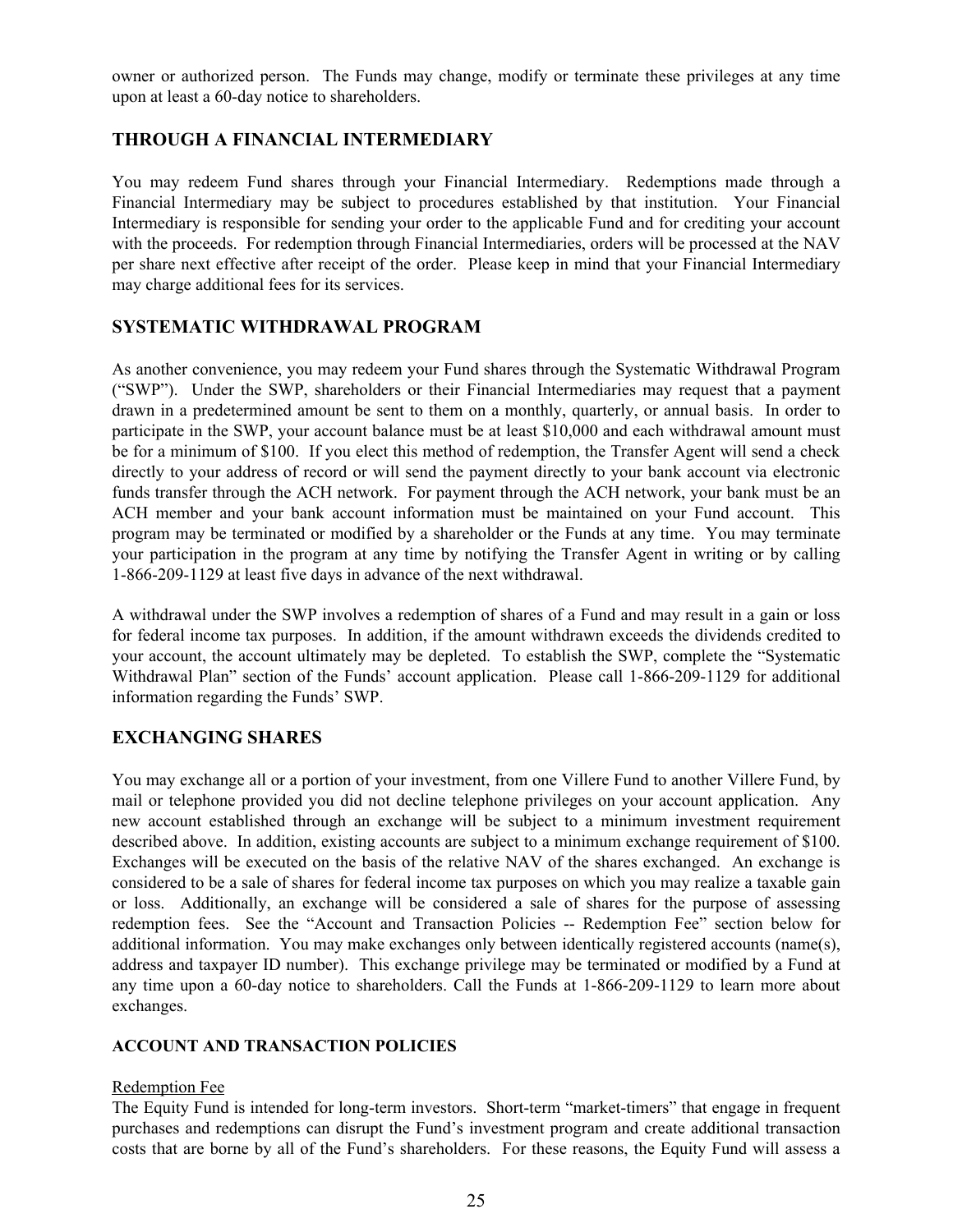2.00% fee on the redemption and exchange of Fund shares held for 60 days or less. The Equity Fund uses the "first in first out" ("FIFO") method to determine the holding period; this means that if you purchase shares on different days, the shares you held longest will be redeemed (sold) first for purposes of determining whether the short-term trading fee applies. The redemption fee is deducted from your proceeds and is retained by the Fund for the benefit of its long-term shareholders.

This fee does not apply to:

- (1) shares purchased through reinvested dividends or capital gains;
- (2) Fund redemptions under the Fund's SWP;
- (3) the redemption of shares previously purchased under an AIP;
- (4) the involuntary redemption of low balance accounts;
- (5) sales of Fund shares made in connection with non-discretionary portfolio rebalancing associated with certain asset-allocation programs managed by fee-based investment advisors, certain wrap accounts and certain retirement plans;
- (6) minimum required distributions from retirement accounts;
- (7) premature distributions from retirement accounts due to the disability or health of the shareholder;
- (8) redemptions resulting in the settlement of an estate due to the death of the shareholder;
- (9) conversion of shares from one share class to another in the same Fund;
- (10) taking out a distribution or loan from a defined contribution plan;
- (11) to effect, through a redemption and subsequent purchase, an account registration change within the same Fund; or
- (12) redemptions in connection with charitable investment pool accounts.

The Equity Fund reserves the right to change the terms and amount of this fee upon at least 60 days' notice to shareholders.

Although the Equity Fund has the goal of applying this redemption fee to most redemptions of shares held for less than 60 days, the Fund may not always be able to track short-term trading affected through Financial Intermediaries in non-disclosed or omnibus accounts. While the Equity Fund has entered into information sharing agreements with such Financial Intermediaries as described under "Tools to Combat Frequent Transactions" which contractually require such Financial Intermediaries to provide the Equity Fund with information relating to its customers investing in the Fund through non-disclosed or omnibus accounts, the Fund cannot guarantee the accuracy of the information provided to it from Financial Intermediaries and may not always be able to track short-term trading effected through these Financial Intermediaries. In addition, because the Fund is required to rely on information provided by the Financial Intermediary as to the applicable redemption fee, the Fund cannot ensure that the Financial Intermediary is always imposing such fee on the underlying shareholder in accordance with the Fund's policies.

## Proceeds

The Funds typically send redemption proceeds on the next business day (a day when the NYSE is open for normal business) after the redemption request is received in good order and prior to market close, regardless of whether the redemption proceeds are sent via check, wire, or automated clearing house (ACH) transfer. Under unusual circumstances, the Funds may suspend redemptions, or postpone payment for up to seven days, as permitted by federal securities law.

The Funds typically expect that they will hold cash or cash equivalents to meet redemption requests. The Funds may also use the proceeds from the sale of portfolio securities to meet redemption requests if consistent with the management of the Funds. In situations in which investment holdings in cash or cash equivalents are not sufficient to meet redemption requests or when the sale of portfolio securities is not sufficient to meet redemption requests, a Fund will typically borrow money through its line of credit. These redemption methods will be used regularly and may also be used in stressed market conditions. The Funds reserve the right to pay redemption proceeds to you in whole or in part through a redemption in-kind as described under "Redemption In-Kind" below. Redemptions in-kind are typically used to meet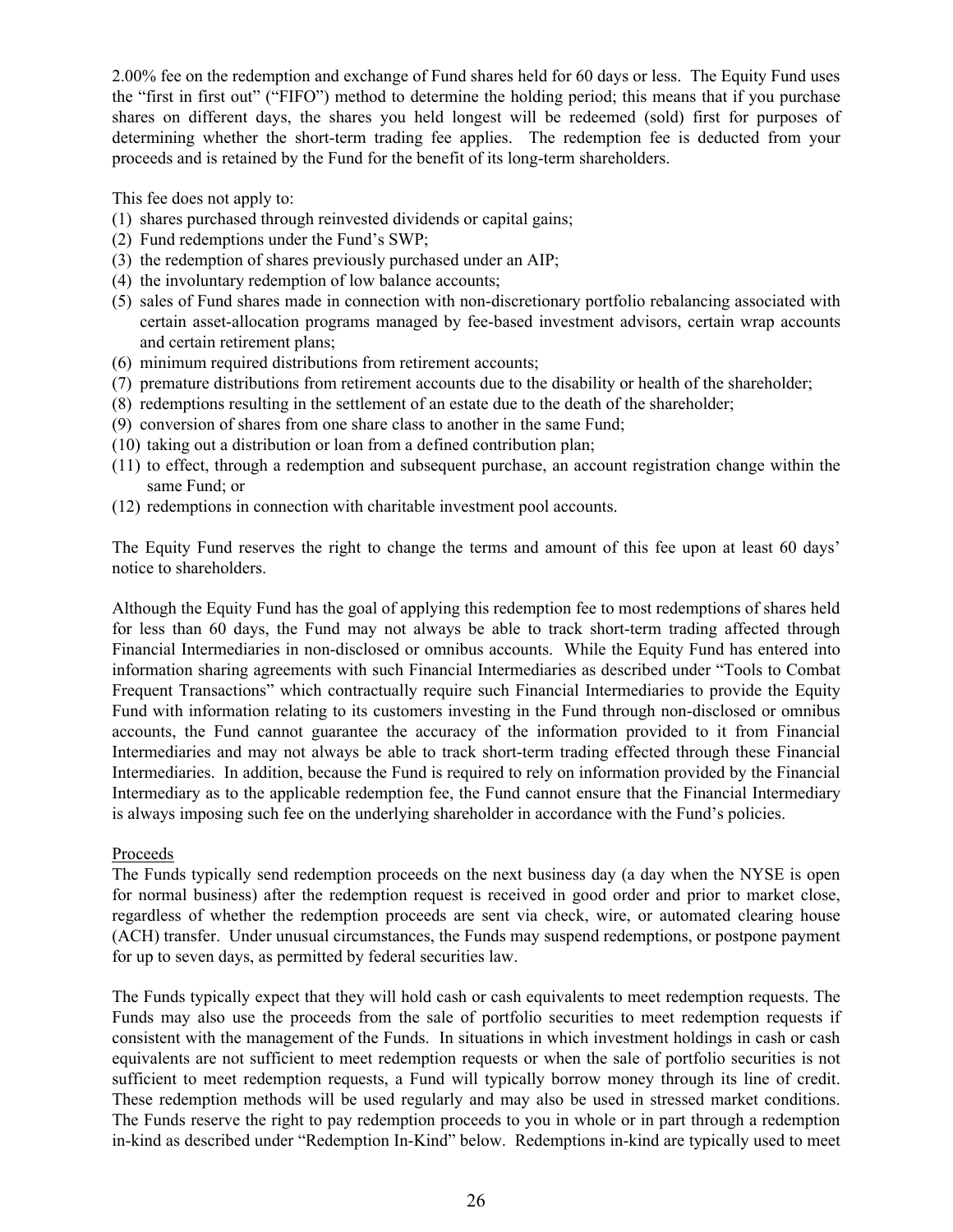redemption requests that are a large percentage of a Fund's net assets in order to minimize the effect of large redemptions on the Fund and its remaining shareholders. Redemptions in-kind may be used regularly in such circumstances and may also be used in stressed market conditions.

## Householding

In an effort to decrease costs, the Funds will reduce the number of duplicate prospectuses, supplements, proxy statements, and certain other documents you receive by sending only one copy of each to those addresses shared by two or more accounts. Call toll-free at 1-866-209-1129 to request individual copies of documents, or if your shares are held through a Financial Intermediary please contact them directly. The Funds will begin sending individual copies thirty days after receiving your request. This policy does not apply to account statements.

## Timing of Redemption Requests

Before selling recently purchased shares, please note that if the Transfer Agent has not yet collected payment for the shares you are selling, it may delay sending the proceeds until the payment is collected, which may take up to 15 calendar days from the purchase date. Shareholders can avoid this delay by utilizing the wire purchase option. There is a \$15 wire charge per wire which will be deducted from your account balance on dollar specific trades and from the proceeds on complete redemptions and share specific trades.

## Low Balance Accounts

If your total account balance falls below \$500 due to withdrawals, the Funds may sell your shares of a Fund. This does not apply to retirement plans or Uniform Gifts or Transfers to Minors Act accounts. The Funds will inform you in writing 30 days prior to selling your shares. If you do not bring your total account balance up to \$500 within 30 days, a Fund may sell your shares and send you the proceeds. The Funds will not sell your shares if your account value falls as a result of market fluctuations.

## Redemption In-Kind

The Funds reserve the right to pay redemption proceeds to you in whole or in part by a distribution of securities from a Fund's portfolio (a "redemption in-kind"). It is not expected that the Funds would do so except during unusual market conditions or if the redemption amount is large enough to affect the Funds' operations (e.g., if it represents more than 1% of the Funds' assets). If the Funds pay your redemption proceeds by a distribution of securities, you could incur brokerage or other charges in subsequently converting the securities to cash and will bear any market risks associated with such securities until they are converted into cash. A redemption in-kind is treated as a taxable transaction and a sale of the redeemed shares, generally resulting in capital gain or loss to you, subject to certain loss limitation rules.

## Signature Guarantee

A signature guarantee assures that your signature is genuine and protects you from unauthorized account transactions. To protect each Fund and its shareholders, a signature guarantee is required for all written redemption requests over \$100,000.

A signature guarantee, from either a Medallion program member or a non-Medallion program member, is also required in the following situations: (1) if ownership on your account is being changed; (2) when redemption proceeds are payable to or sent to any person, address or bank account not on record; (3) when a redemption is received by the Transfer Agent and the account address has changed within the last 30 calendar days. The Adviser reserves the right to waive these requirements at its own discretion.

Non-financial transactions including establishing or modifying certain services on an account may require a signature guarantee, signature verification from a Signature Validation Program member, or other acceptable form of authentication from a financial institution source.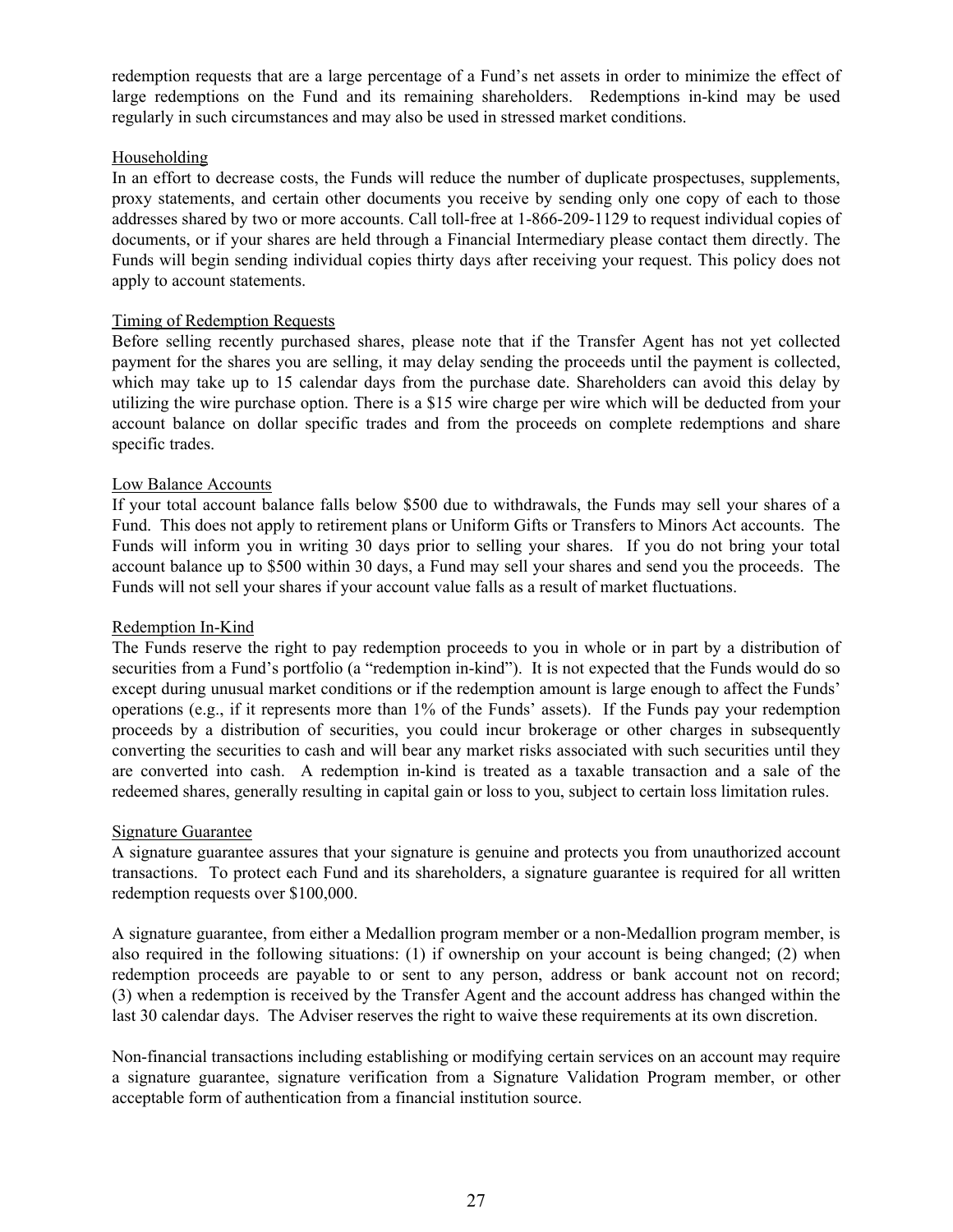<span id="page-27-0"></span>In addition to the situations described above, the Funds and/or the Transfer Agent reserve the right to require a signature guarantee in other instances based on the circumstances relative to the particular situation. Signature guarantees will be generally accepted from domestic banks, brokers, dealers, credit unions, national securities exchanges, registered securities associations, clearing agencies and savings associations, as well as from participants in the New York Stock Exchanges Medallion Signature Program and the Securities Transfer Agents Medallion Program ("STAMP"). A notary public cannot provide a signature guarantee.

## Unclaimed Property/Lost Shareholder

It is important that each Fund maintain a correct address for each investor. An incorrect address may cause an investor's account statements and other mailings to be returned to the Fund. Based upon statutory requirements for returned mail, a Fund will attempt to locate the investor or rightful owner of the account. If a Fund is unable to locate the investor, then it will determine whether the investor's account can legally be considered abandoned. Your mutual fund account may be transferred to your state of residence if no activity occurs within your account during the "inactivity period" specified in your state's abandoned property laws. Each Fund is legally obligated to escheat (or transfer) abandoned property to the appropriate state's unclaimed property administrator in accordance with statutory requirements. The investor's last known address of record determines which state has jurisdiction. Please proactively contact the Transfer Agent toll-free at (866)-209-1129 at least annually to ensure your account remains in active status. Investors with a state residence in Texas have the ability to designate a representative to receive legislatively required unclaimed property due diligence notifications. Please contact the Texas Comptroller of Public Accounts for further information.

## **TOOLS TO COMBAT FREQUENT TRANSACTIONS**

The Funds are intended for long-term investors. Short-term "market-timers" who engage in frequent purchases and redemptions can disrupt a Fund's investment program and create additional transaction costs that are borne by all of the Funds' shareholders. The Board has adopted a policy regarding excessive trading. The Funds discourage excessive, short-term trading and other abusive trading practices, and the Funds may use a variety of techniques to monitor trading activity and detect and deter abusive trading practices. These steps may include, among other things, monitoring trading activity, imposing redemption fees, if necessary, or using fair value pricing when appropriate, under procedures adopted by the Board when the Adviser determines current market prices are not readily available. As approved by the Board, these techniques may change from time to time as determined by each Fund in its sole discretion.

In an effort to discourage abusive trading practices and minimize harm to a Fund and its shareholders, the Funds reserve the right, in their sole discretion, to identify trading practices as abusive. Each Fund further reserves the right to refuse purchase requests, in whole or in part, for any reason (including, without limitation, purchases by persons whose trading activity in Fund shares is believed by the Adviser to be harmful to the Fund) and without prior notice. Each Fund may decide to restrict purchase and sale activity in its shares based on various factors, including whether frequent purchase and sale activity will disrupt portfolio management strategies and adversely affect a Fund's performance, or whether the shareholder has conducted four round trip transaction within a 12-month period. Although these efforts are designed to discourage abusive trading practices, these tools cannot eliminate the possibility that such activity will occur. Each Fund seeks to exercise its judgment in implementing these tools to the best of its ability in a manner that it believes is consistent with shareholder interests. Except as noted in the Prospectus, a Fund applies all restrictions uniformly in all applicable cases.

Due to the complexity and subjectivity involved in identifying abusive trading activity and the volume of shareholder transactions each Fund handles, there can be no assurance that a Fund's efforts will identify all trades or trading practices that may be considered abusive. In particular, since the Funds receive purchase and sale orders through Financial Intermediaries that use group or omnibus accounts, the Funds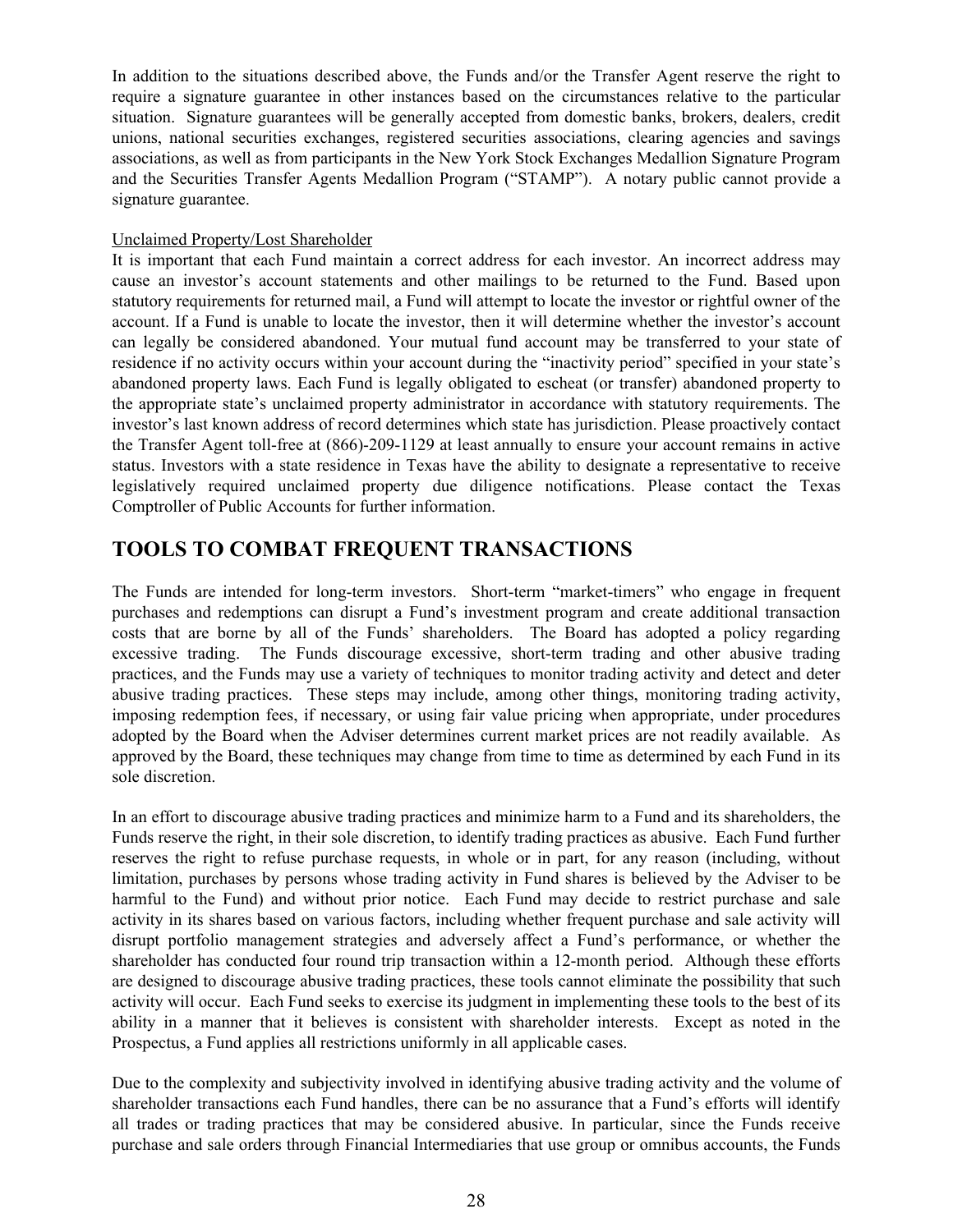<span id="page-28-0"></span>cannot always detect frequent trading. However, the Funds will work with Financial Intermediaries as necessary to discourage shareholders from engaging in abusive trading practices and to impose restrictions on excessive trades. In this regard, the Funds have entered into information sharing agreements with Financial Intermediaries pursuant to which these intermediaries are required to provide to the Fund, at the Fund's request, certain information relating to their customers investing in the Fund through non-disclosed or omnibus accounts. A Fund will use this information to attempt to identify abusive trading practices. Financial Intermediaries are contractually required to follow any instructions from a Fund to restrict or prohibit future purchases from shareholders that are found to have engaged in abusive trading in violation of the Fund's policies. However, a Fund cannot guarantee the accuracy of the information provided to it from Financial Intermediaries and cannot ensure that they will always be able to detect abusive trading practices that occur through non-disclosed and omnibus accounts. As a consequence, each Fund's ability to monitor and discourage abusive trading practices in omnibus accounts may be limited.

## **SERVICE FEES – OTHER PAYMENTS TO THIRD PARTIES**

Each Fund may pay service fees to Financial Intermediaries, including affiliates of the Adviser, for subadministration, sub-transfer agency and other shareholder services associated with shareholders whose shares are held of record in omnibus accounts, other group accounts or accounts traded through registered securities clearing agents. The Funds have policies and procedures in place for the monitoring of payments to broker-dealers and other financial intermediaries for these non-distribution services.

The Adviser, out of its own resources, and without additional cost to the Funds or their shareholders, may provide additional cash payments or non-cash compensation to Financial Intermediaries who sell shares of a Fund. Such payments and compensation are in addition to service fees paid by a Fund. These additional cash payments are generally made to Financial Intermediaries that provide shareholder servicing, marketing support and/or access to sales meetings, sales representatives and management representatives of the Financial Intermediary. Cash compensation may also be paid to Financial Intermediaries for inclusion of a Fund on a sales list, including a preferred or select sales list, in other sales programs or as an expense reimbursement in cases where the Financial Intermediary provides shareholder services to a Fund's shareholders. The Adviser may also pay cash compensation in the form of finder's fees that vary depending on the dollar amount of the shares sold.

## **DIVIDENDS AND DISTRIBUTIONS**

Each Fund distributes dividends from its net investment income at least annually. Based on the investment strategies of each Fund as summarized above, it is anticipated that a Fund's net investment income generally will consist of interest income and dividends received on investments, less expenses. The Funds also distribute any realized net capital gains at least annually. The Funds realize capital gains mainly from sales of their portfolio assets for a profit. Net capital gains of a Fund (net long-term capital gain over net short-term capital loss) realized and distributed by the Fund and reported as capital gains dividends are taxable to shareholders as long-term capital gains, without regard to the length of time the shareholders have held shares of the Fund.

Dividends and capital gain distributions (collectively, "distributions") will be reinvested automatically at the NAV unless you request otherwise in writing or by telephone. Normally, distributions are taxable events for shareholders whether the distributions are received in cash or reinvested. You should note that a dividend or capital gain distribution paid on shares purchased shortly before that dividend or capital gain distribution was declared will be subject to income taxes even though the dividend or distribution represents, in substance, a partial return of capital to you. If you elect to receive distributions from a Fund by check and the U.S. Postal Service cannot deliver your check or your check remains uncashed for six months, the Fund reserves the right to reinvest the distribution check in your account at the Fund's then current NAV and to reinvest all subsequent distributions in shares of the Fund until an updated address is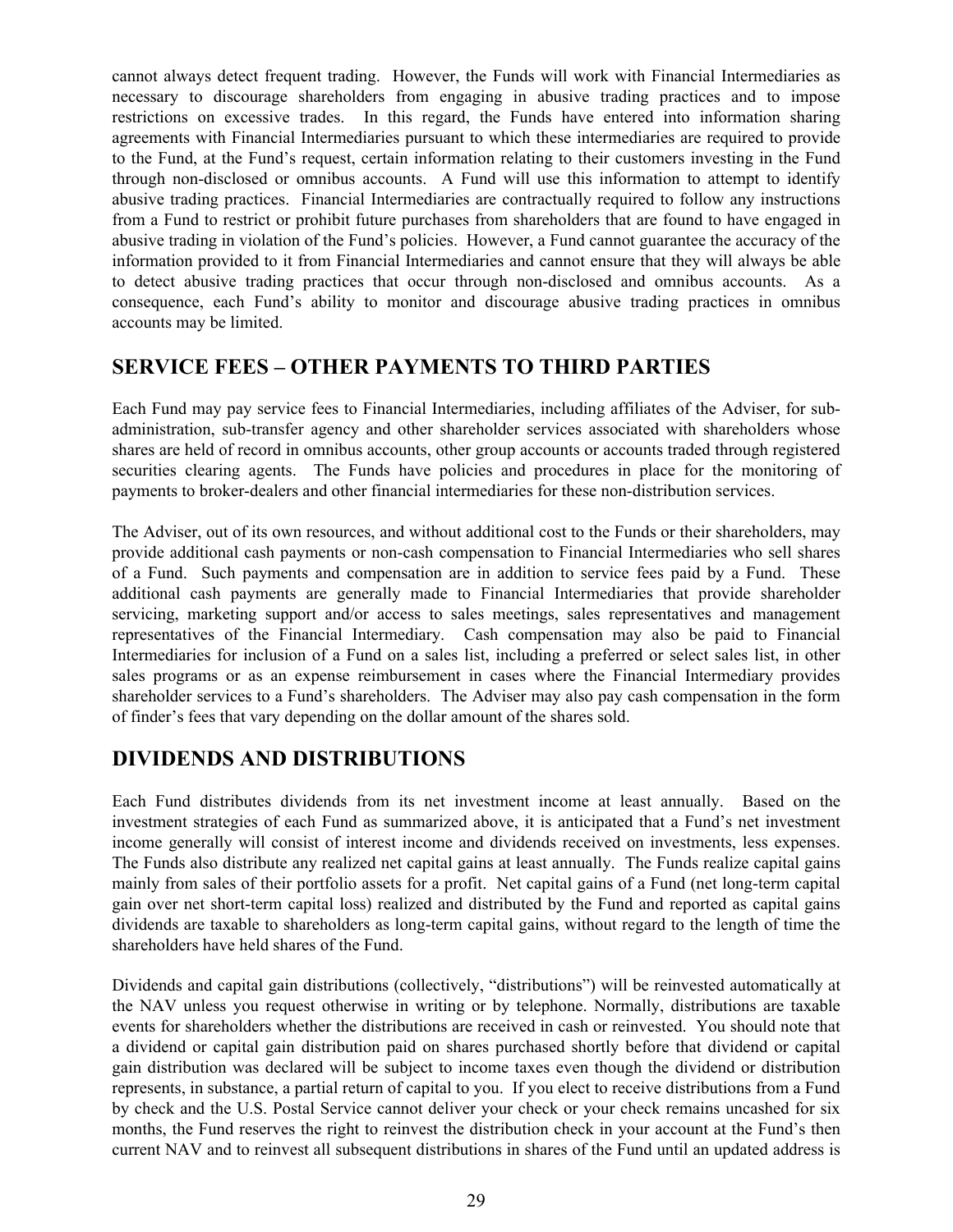<span id="page-29-0"></span>received. If you wish to change your distribution option, write or call the Transfer Agent in advance of the payment date of the distribution.

## **TAX CONSEQUENCES**

Each Fund has elected and intends to continue to qualify to be taxed as a regulated investment company under Subchapter M of the Internal Revenue Code of 1986, as amended (the "Code"). As a regulated investment company, each Fund will not be subject to federal income tax if it distributes its income as required by the tax law and satisfies certain other requirements that are described in the SAI. If a Fund fails to qualify as a regulated investment company, it will be subject to taxation as a regular corporation. Each Fund intends to operate in a manner such that it will not be liable for federal income or excise taxes but no assurance can be given that a Fund's distributions will be sufficient to eliminate all taxes at the Fund level in every year.

Each Fund intends to make distributions of dividends and capital gains. In general, a Fund's distributions are taxable to shareholders as ordinary income or, under current law, qualified dividend income. The rate you pay on capital gain distributions will depend on how long a Fund held the securities that generated the gains, not on how long you owned your Fund shares. There is no requirement that a Fund take into consideration any tax implications when implementing its investment strategy. You will be taxed in the same manner whether you receive your dividends and capital gain distributions in cash or reinvest them in additional Fund shares. Qualified dividend income, the amount of which will be reported to you by the Fund, is currently taxed at a maximum federal rate of 20%. Lower rates may apply for taxpayers in the lower federal income tax brackets. A 3.8% surtax applies to net investment income, which generally will include dividends and capital gains from an investment in a Fund, of individual shareholders with adjusted gross income over \$200,000 for single filers and \$250,000 for married joint filers. Shareholders should note that a Fund may make taxable distributions of income and capital gains even when share values have declined.

For taxable years beginning after 2017 and before 2025, non-corporate taxpayers generally may deduct 20% of "qualified business income" derived either directly or through partnerships or S corporations. For this purpose, "qualified business income" generally includes ordinary dividends paid by a real estate investment trust ("REIT") and certain income from publicly traded partnerships. Regulations recently adopted by the United States Treasury allow non-corporate shareholders of a Fund to benefit from the 20% deduction with respect to net REIT dividends received by the Fund if the Fund meets certain reporting requirements, but do not permit any such deduction with respect to publicly traded partnerships.

Dividends declared by a Fund in October, November or December to shareholders of record on a specified date in such a month and paid during January of the following year will be treated as paid in December for tax purposes.

All distributions generally reduce the NAV of a Fund's shares by the amount of the distribution. If you purchase shares prior to a distribution, the distribution will be taxable to you even though economically it may represent a return of your investment.

Selling your Fund shares is a taxable event for you. An exchange of the Fund's shares for shares of another mutual fund is considered a taxable sale of the Fund's shares. Depending on the purchase and sale price of the shares you sell, and any other adjustments to your tax basis for your shares, you may have a gain or a loss on the transaction. You are responsible for any tax liabilities generated by your transaction. Additional information concerning the taxation of each Fund and its shareholders is contained in the SAI. You should consult your tax adviser regarding any federal, state, local or foreign tax consequences of investing in the Fund based on your individual circumstances.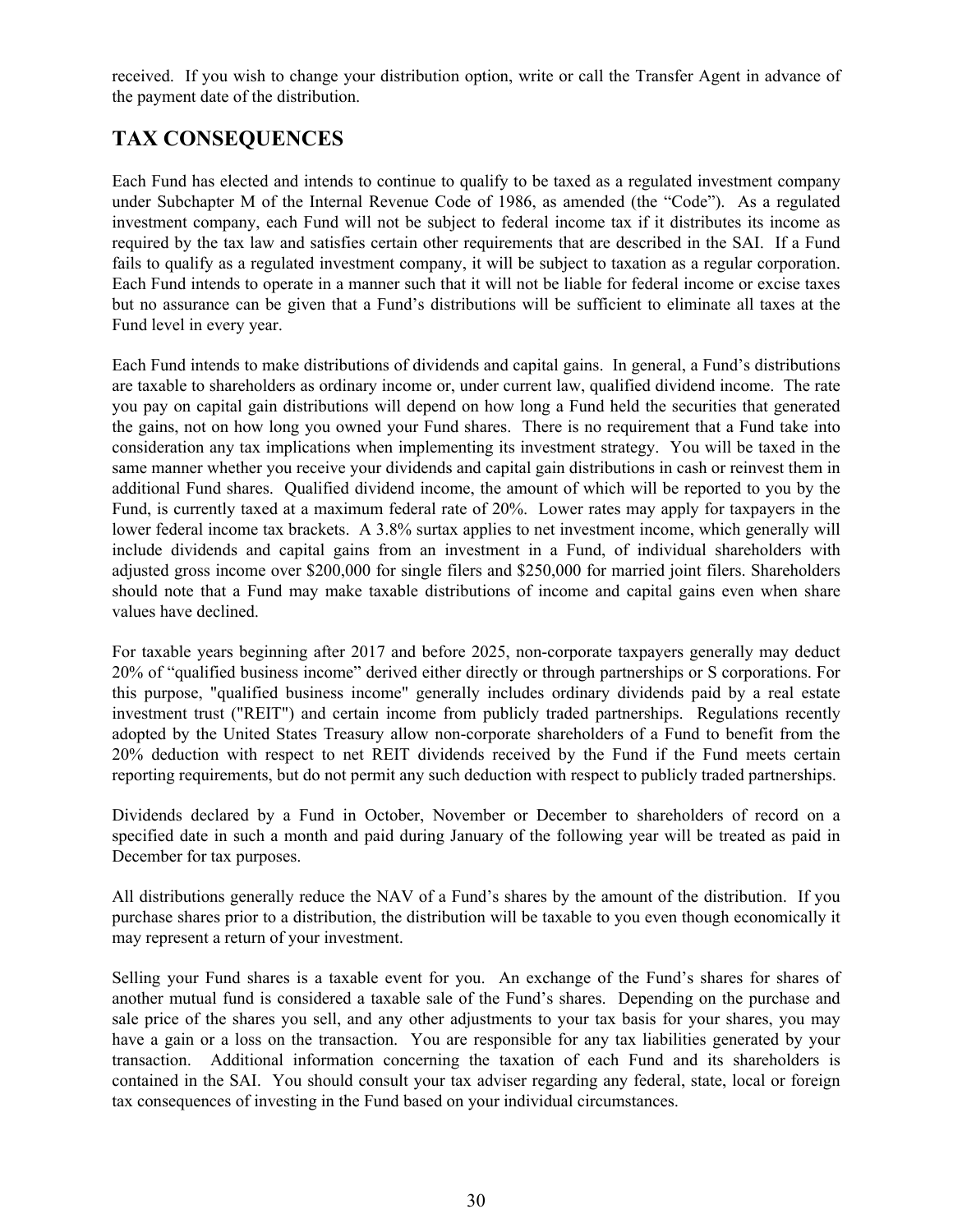<span id="page-30-0"></span>By law, each Fund must withhold as backup withholding a percentage (currently 24%) of your taxable distributions and redemption proceeds if you do not provide your correct Social Security or taxpayer identification number and certify that you are not subject to backup withholding, if the Internal Revenue Service ("IRS") notifies you that you are subject to backup withholding, or if the IRS instructs the Fund to do so. Backup withholding is not an additional tax and any amounts withheld may be credited against your ultimate tax liability if proper documentation is submitted to the IRS.

## **INDEX DESCRIPTIONS**

The Standard and Poor's<sup>®</sup> ("S&P<sup>®</sup>") 500 Index is an unmanaged index generally representative of the market for stocks of large-sized companies.

The Lipper Balanced Fund Index tracks funds whose primary objective is to conserve principal by maintaining, at all times, a balanced portfolio of both stocks, and bonds. Typically, the stock/bond ratio ranges around 60%/40%.

The Bloomberg Intermediate Government/Credit Bond Index (formerly known as the Bloomberg Barclays Capital Intermediate Government/Credit Bond Index) measures the performance of United States dollar-denominated United States Treasuries, government-related and investment-grade credit securities that have a remaining maturity of greater than or equal to 1 year and less than 10 years.

The Lipper Mid-Cap Growth Funds Index invest in at least 75% of their equity assets in companies with market capitalizations (on a three-year weighted basis) below Lipper's large-cap floor. These indices are unmanaged and returns include reinvested dividends.

Direct investment in an index is not possible.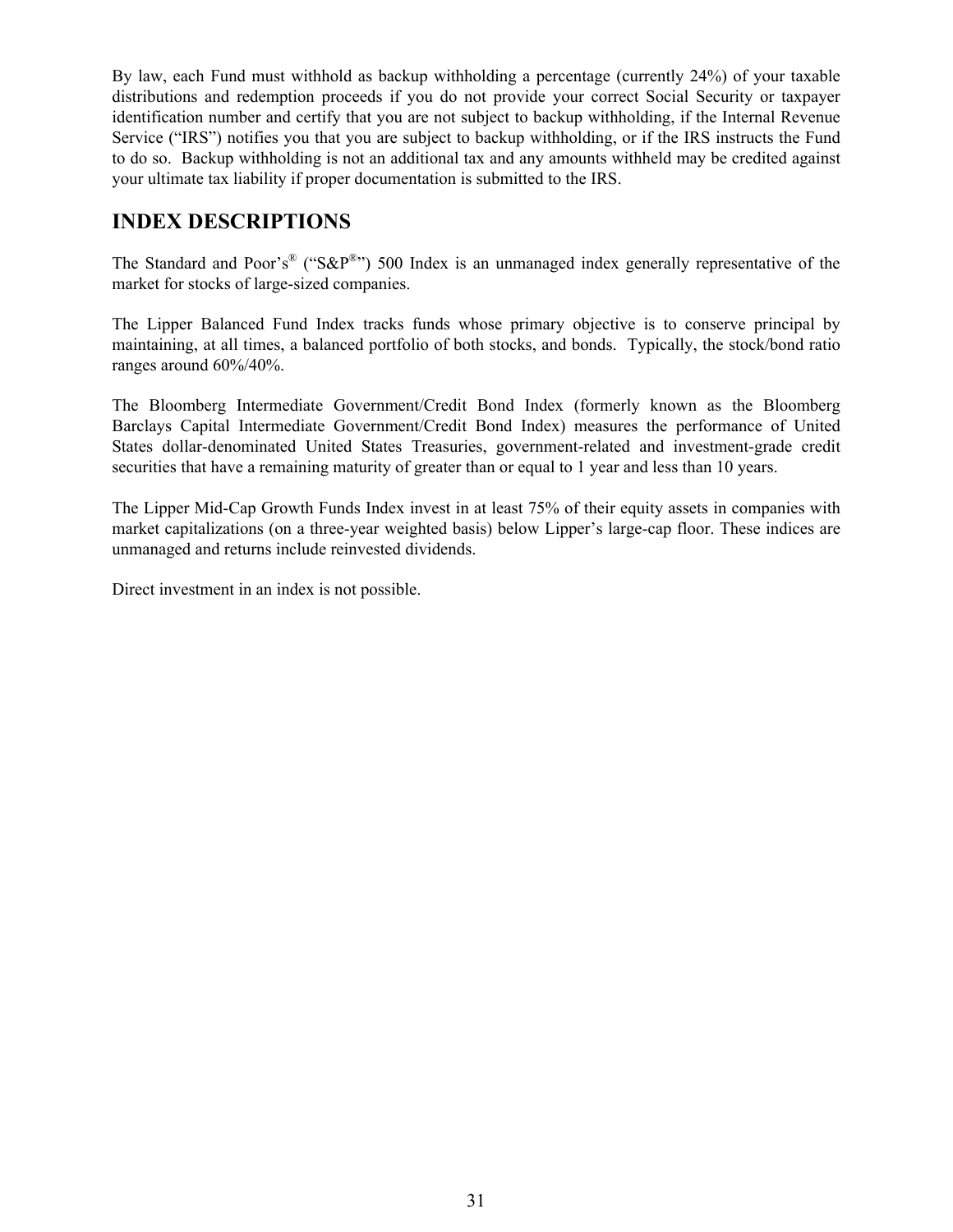## <span id="page-31-0"></span>**FINANCIAL HIGHLIGHTS**

The tables below show the Funds' financial performance for the fiscal periods shown. Certain information reflects financial results for a single Fund share. "Total return" shows how much your investment in a Fund would have increased or decreased during the periods shown, assuming you had reinvested all dividends and distributions. This information has been audited by Tait, Weller & Baker LLP, the Funds' independent registered public accounting firm. Their report, along with the Funds' most recent financial statements, is included in the Funds' most recent Annual Report to Shareholders, which is available upon request.

| FINANCIAL HIGHLIGHTS For a capital share outstanding throughout each year |                       |         |            |         |         |  |  |
|---------------------------------------------------------------------------|-----------------------|---------|------------|---------|---------|--|--|
|                                                                           | Year Ended August 31, |         |            |         |         |  |  |
|                                                                           | 2021                  | 2020    | 2019       | 2018    | 2017    |  |  |
| Net asset value,                                                          |                       |         |            |         |         |  |  |
| beginning of year                                                         | \$22.60               | \$22.08 | \$25.22    | \$21.40 | \$20.67 |  |  |
| <b>INCOME FROM INVESTMENT OPERATIONS:</b>                                 |                       |         |            |         |         |  |  |
| Net investment income $(\text{loss})^1$                                   | 0.10                  | 0.15    | 0.20       | 0.20    | 0.10    |  |  |
| Net realized and unrealized                                               |                       |         |            |         |         |  |  |
| gain (loss) on investments                                                | 5.53                  | 0.54    | (1.95)     | 3.77    | 0.81    |  |  |
| Total from                                                                |                       |         |            |         |         |  |  |
| investment operations                                                     | 5.63                  | 0.69    | (1.75)     | 3.97    | 0.91    |  |  |
| <b>LESS DISTRIBUTIONS:</b>                                                |                       |         |            |         |         |  |  |
| From net investment income                                                | (0.16)                | (0.17)  | (0.24)     | (0.15)  | (0.18)  |  |  |
| From net realized gain                                                    | (1.35)                |         | (1.15)     |         |         |  |  |
| <b>Total distributions</b>                                                | (1.51)                | (0.17)  | (1.39)     | (0.15)  | (0.18)  |  |  |
| Net asset value, end of year                                              | \$26.72               | \$22.60 | \$22.08    | \$25.22 | \$21.40 |  |  |
| Total return                                                              | 25.66%                | 3.06%   | $(6.20)\%$ | 18.67%  | 4.45%   |  |  |
| <b>SUPPLEMENTAL DATA:</b>                                                 |                       |         |            |         |         |  |  |
| Net assets, end                                                           |                       |         |            |         |         |  |  |
| of year (millions)                                                        | \$203.9               | \$188.2 | \$223.1    | \$299.6 | \$295.2 |  |  |
| Portfolio turnover rate                                                   | 28%                   | 22%     | 21%        | 23%     | 18%     |  |  |
| <b>RATIOS:</b>                                                            |                       |         |            |         |         |  |  |
| Expenses to average net assets                                            | 0.99%                 | 0.98%   | 0.98%      | 0.96%   | 0.93%   |  |  |
| Net investment gain (loss) to                                             |                       |         |            |         |         |  |  |
| average net assets                                                        | 0.38%                 | 0.69%   | 0.89%      | 0.85%   | 0.50%   |  |  |

**Balanced Fund**

<sup>1</sup> Calculated based on average shares outstanding during the period.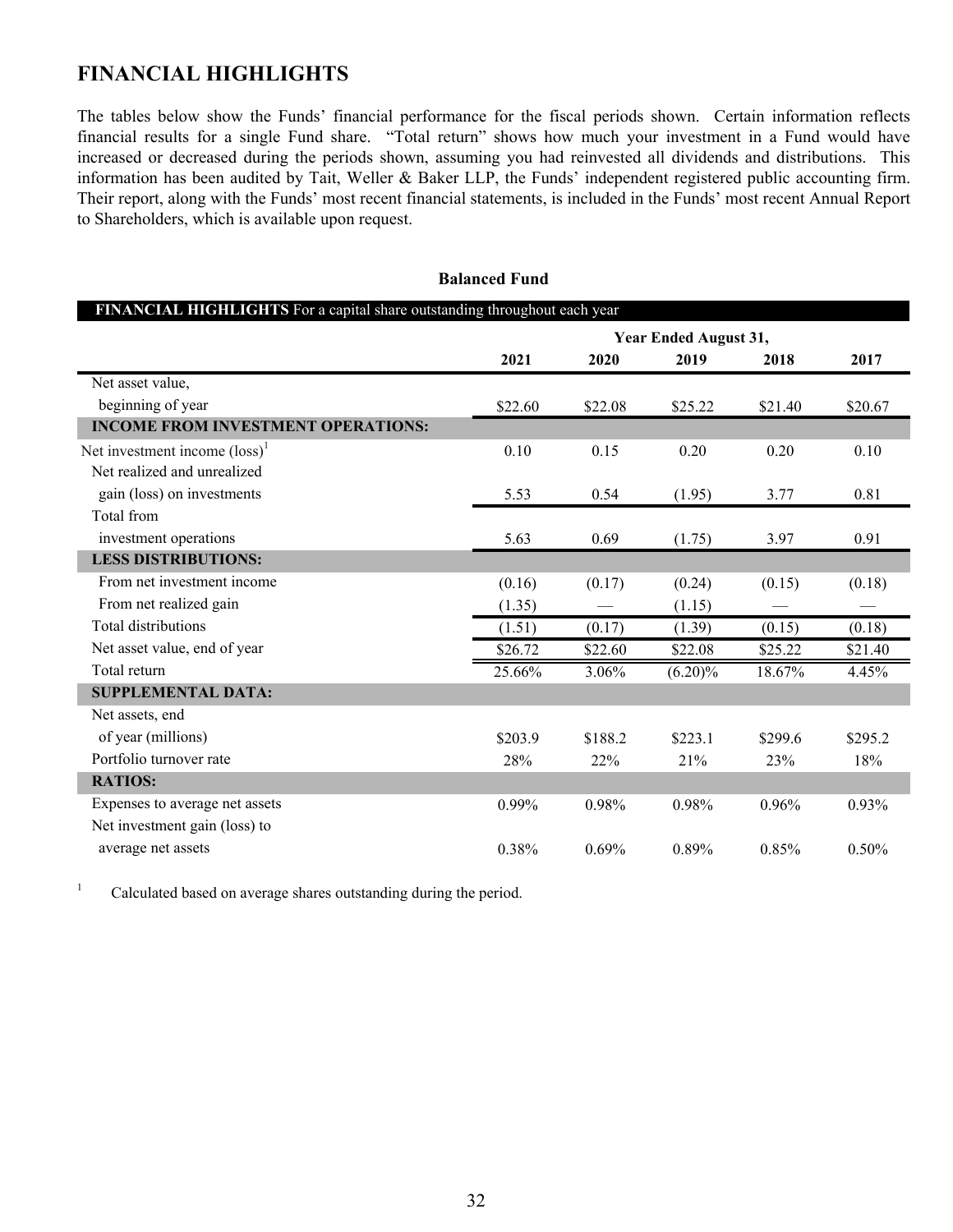| FINANCIAL HIGHLIGHTS For a capital share outstanding throughout each year |                       |            |            |            |            |  |  |
|---------------------------------------------------------------------------|-----------------------|------------|------------|------------|------------|--|--|
|                                                                           | Year Ended August 31, |            |            |            |            |  |  |
|                                                                           | 2021                  | 2020       | 2019       | 2018       | 2017       |  |  |
| Net asset value,                                                          |                       |            |            |            |            |  |  |
| beginning of year                                                         | \$12.28               | \$11.67    | \$12.89    | \$10.43    | \$10.29    |  |  |
| <b>INCOME FROM INVESTMENT OPERATIONS:</b>                                 |                       |            |            |            |            |  |  |
| Net investment income $(\text{loss})^1$                                   | (0.05)                | (0.03)     | 0.02       | 0.01       | (0.04)     |  |  |
| Net realized and unrealized                                               |                       |            |            |            |            |  |  |
| gain (loss) on investments                                                | 3.55                  | 0.66       | (1.21)     | 2.45       | 0.19       |  |  |
| Total from                                                                |                       |            |            |            |            |  |  |
| investment operations                                                     | 3.50                  | 0.63       | (1.19)     | 2.46       | 0.15       |  |  |
| Paid-in capital from                                                      |                       |            |            |            |            |  |  |
| redemption fees                                                           | $0.00^{2}$            | $0.00^{2}$ |            | $0.00^{2}$ | $0.00^{2}$ |  |  |
| <b>LESS DISTRIBUTIONS:</b>                                                |                       |            |            |            |            |  |  |
| From net investment income                                                |                       | (0.02)     |            |            | (0.01)     |  |  |
| From net realized gain                                                    | (0.10)                |            | (0.03)     |            |            |  |  |
| <b>Total distributions</b>                                                | (0.10)                | (0.02)     | (0.03)     |            | (0.01)     |  |  |
| Net asset value, end of year                                              | \$15.68               | \$12.28    | \$11.67    | \$12.89    | \$10.43    |  |  |
| Total return                                                              | 28.63%                | 5.41%      | $(9.16)\%$ | 23.59%     | 1.47%      |  |  |
| <b>SUPPLEMENTAL DATA:</b>                                                 |                       |            |            |            |            |  |  |
| Net assets, end                                                           |                       |            |            |            |            |  |  |
| of year (millions)                                                        | \$52.9                | \$43.1     | \$39.8     | \$42.1     | \$36.5     |  |  |
| Portfolio turnover rate                                                   | 26%                   | 35%        | 36%        | 24%        | 25%        |  |  |
| <b>RATIOS:</b>                                                            |                       |            |            |            |            |  |  |
| Expenses to average net assets                                            | 1.21%                 | 1.22%      | 1.23%      | 1.22%      | 1.24%      |  |  |
| Net investment gain (loss) to                                             |                       |            |            |            |            |  |  |
| average net assets                                                        | $(0.32)\%$            | $(0.28)\%$ | 0.19%      | 0.07%      | $(0.41)\%$ |  |  |

## **Equity Fund**

<sup>1</sup> Calculated based on average shares outstanding during the period.

 $2^{\circ}$  Does not round to \$0.01 or \$(0.01), as applicable.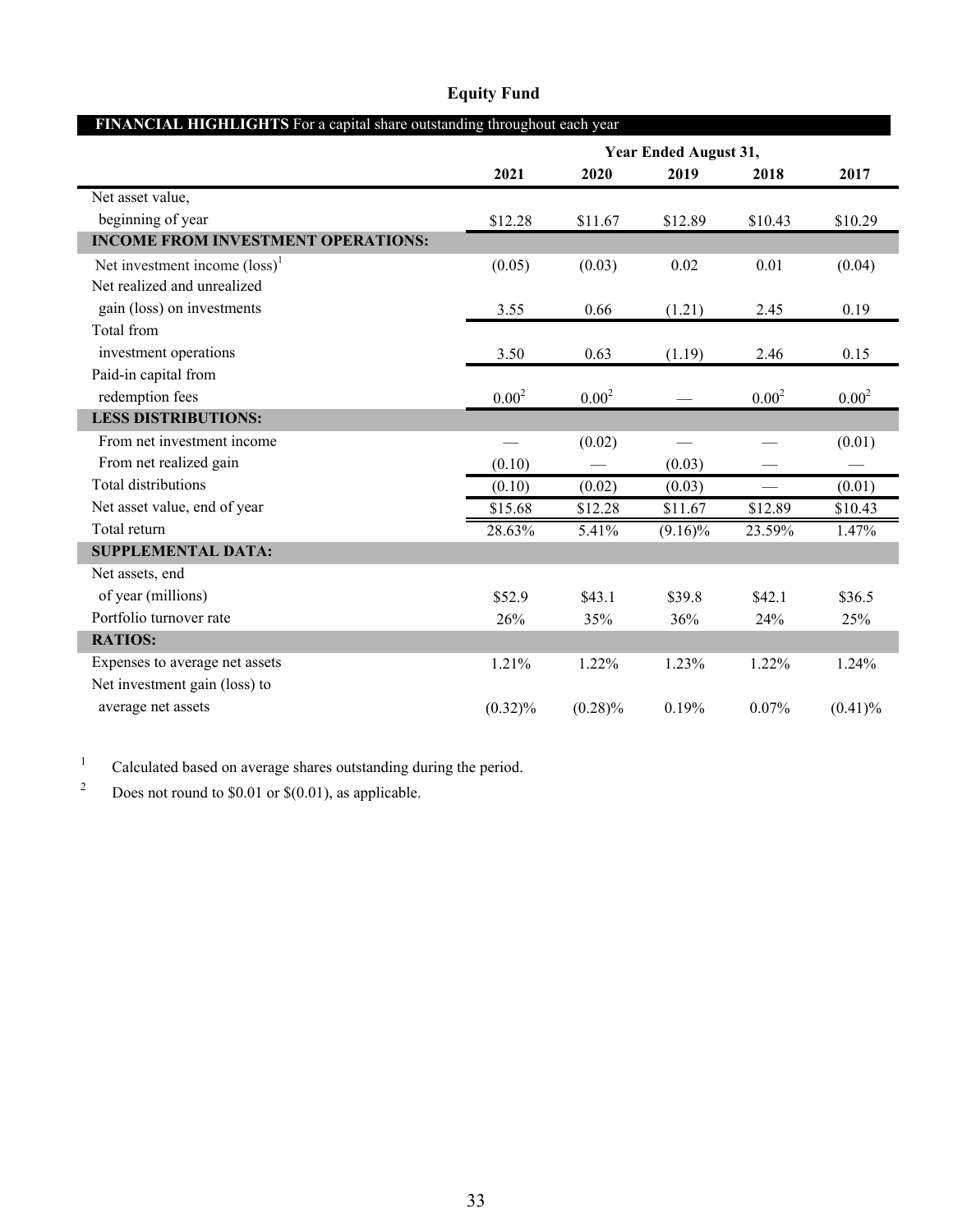## **PRIVACY NOTICE**

<span id="page-33-0"></span>The Funds collect non-public information about you from the following sources:

- Information we receive about you on applications or other forms;
- Information you give us orally; and
- Information about your transactions with us or others.

**We do not disclose any non-public personal information about our shareholders or former shareholders without the shareholder's authorization, except as permitted by law or in response to inquiries from governmental authorities. We may share information with affiliated parties and unaffiliated third parties with whom we have contracts for servicing the Funds. We will provide unaffiliated third parties with only the information necessary to carry out their assigned responsibility. We maintain physical, electronic and procedural safeguards to protect your nonpublic personal information and require third parties to treat your non-public information with the same high degree of confidentiality.**

**In the event that you hold shares of the Funds through a financial intermediary, including, but not limited to, a broker-dealer, bank or trust company, the privacy policy of your financial intermediary would govern how your non-public personal information would be shared by those entities with unaffiliated third parties.**